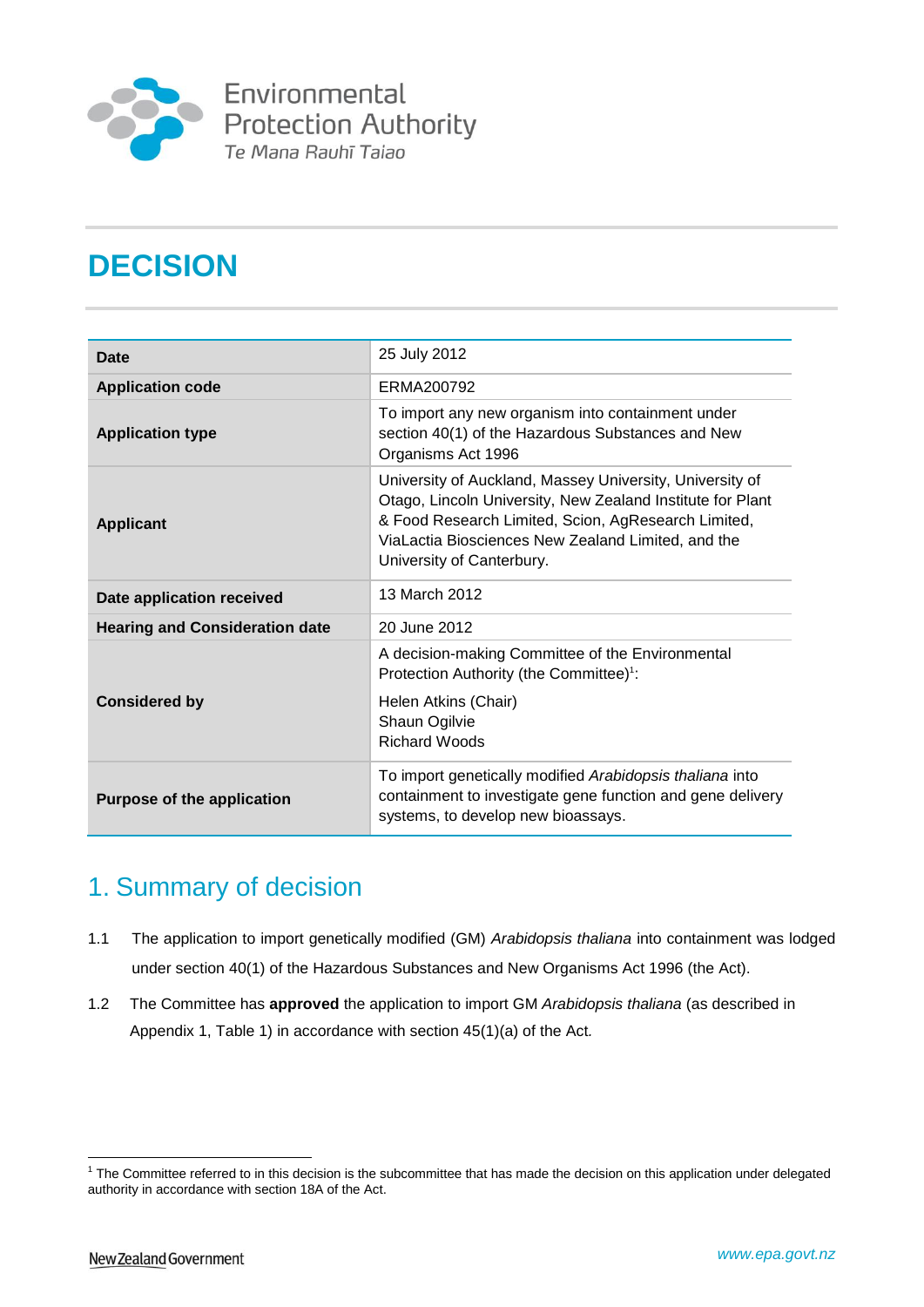# 2. Application process

2.1. This application was considered together with the application to develop GM *Arabidopsis thaliana* in containment (ERMA200706).

**Application Receipt**

2.2. The application was formally received for processing on 13 March 2012.

**Public notification** 

- 2.3. Section 53(2) of the Act provides that an application under section 40 of the Act may be publicly notified by the EPA if it considers that there is likely to be significant public interest.
- 2.4. This application was considered likely to be of significant public interest, so it was publicly notified by placing a notice on the EPA website on 19 March 2012.
- 2.5. In accordance with section 53(4) of the Act, EPA staff directly notified the Minister for the Environment, the Ministry for Primary Industries (MPI), the Department of Conservation (DOC), and other government departments, crown entities, and local authorities who have expressed an interest in applications for genetically modified organisms. Māori organisations, non-government organisations and stakeholders who have expressed an interest in applications for genetically modified organisms were also directly notified in writing. Those parties had an opportunity to provide written submissions on the application as per section 54(1) of the Act and clause 5 of the Hazardous Substances and New Organisms (Methodology) Order 1998 (Methodology).
- 2.6. Section 59(1)(c) of the Act requires an application to be open for the receipt of submissions for 30 working days from the date of public notification. The application was open for submissions for a period of 30 working days from 19 March 2012 until 3 May 2012.
- 2.7. Seven submissions were received: from Alan Willoughby, GE Free New Zealand, Nick Albert, Jared Fudge, Peter Dearden, the New Zealand Institute of Agricultural and Horticultural Science, and the New Zealand Society of Plant Biologists. Of these submissions, one opposed the application, five were in support, and one neither opposed nor supported the application. GE Free New Zealand requested to be heard in support of their submission.

## **Reports sought**

2.8. Internal EPA staff advice was prepared, as provided for under section 58(1)(a) of the Act, and was published on the EPA website on 1 June 2012. The applicants and submitters were informed of the availability of the report.

 $\overline{2}$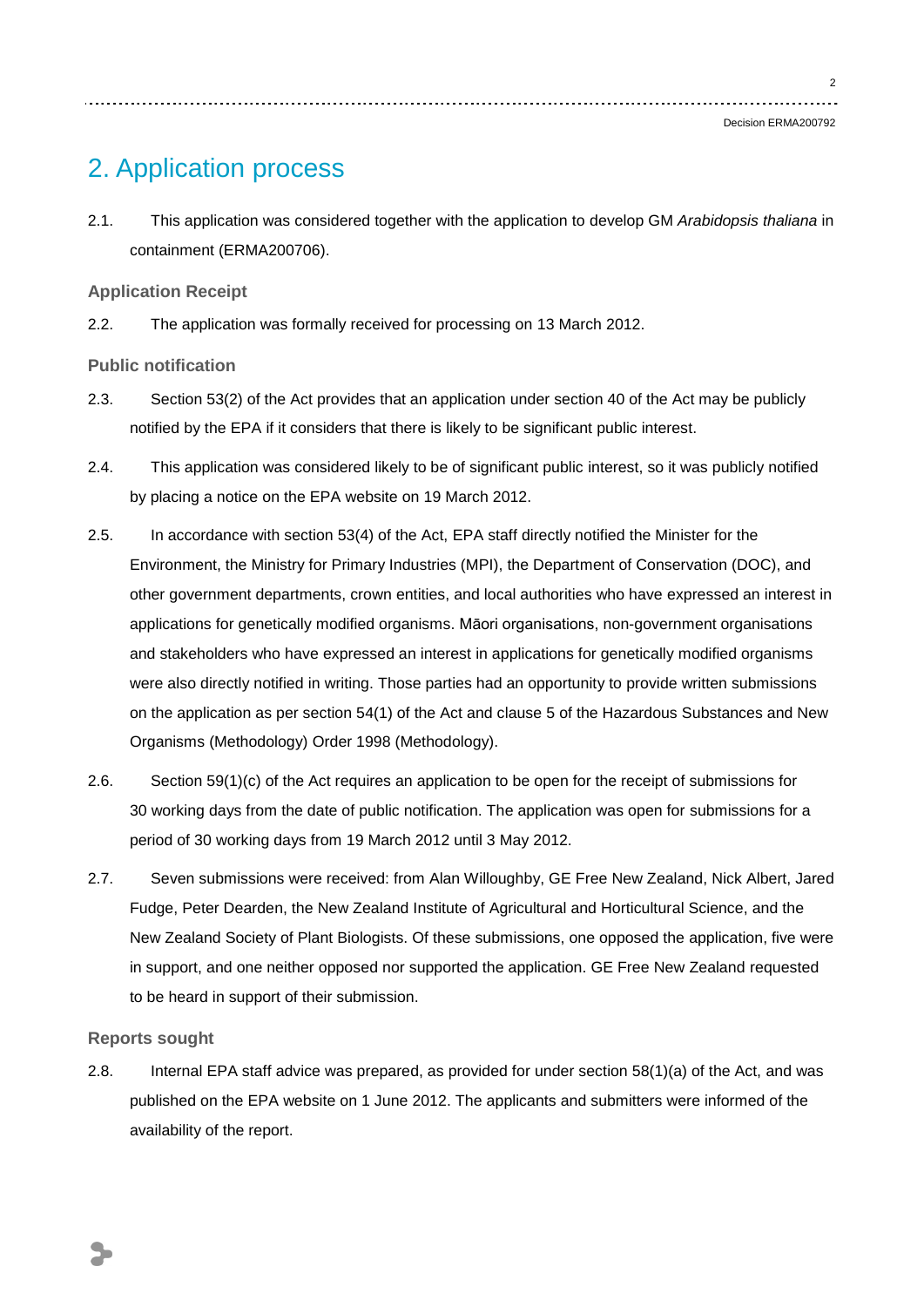Decision ERMA200792

### **Comments from MPI and DOC**

- 2.9. MPI did not make a submission, but expressed specific comments on the details contained in the application as provided for in section 58(1)(c) of the Act. These comments were addressed in the EPA staff advice<sup>2</sup> presented at the hearing. MPI indicated their support for the intent of the application.
- 2.10. DOC had no comments on the application.

### **Hearing and consideration**

- 2.11. Section 59(1)(d) of the Act requires a date for the commencement of the hearing of this application that is not more than 30 working days after the closing date for submissions. Many of the HSNO Committee<sup>3</sup> members had working relationships with one or more of the applicant organisations. The Chair of the HSNO Committee sought a time waiver to allow the formation of a suitable sub-committee to hear the application.
- 2.12. The hearing took place at the Town Hall in Wellington on 20 June 2012. The applicants and one submitter (GE Free New Zealand) presented at the hearing.
- 2.13. Dr Elspeth MacRae from Scion led the presentation for the applicants. She was supported by two expert witnesses: Mariette Komene – AgResearch Limited, and Dr Roger Hellens – New Zealand Institute for Plant & Food Research Limited. Mariette Komene was a member of a group of experts that produced a guidance document<sup>4</sup> detailing international best practice in the containment of *Arabidopsis thaliana*. Dr Hellens represented a group of experts that have reviewed the guidance document. In addition to the presentation team other members of the applicant organisations that were present at the hearing were: David Jenkins - University of Auckland; Dr Jasna Rakonjac - Massey University; Dr Richard McKnight - University of Otago; Angelene Holton - New Zealand Institute for Plant & Food Research Limited; Dr Tim Strabala – Scion; Professor Tony Conner – AgResearch Limited; Dr David Whittaker - ViaLactia Biosciences New Zealand Limited; and Dr David Collings - University of Canterbury. Claire Bleakley with support from Susie Lees spoke for GE Free New Zealand in support of their submission.
- 2.14. The Committee found all the information supplied by the applicants and the submitters to be valuable and informative in assisting them to make a decision. The Committee was very grateful for

1

<sup>&</sup>lt;sup>2</sup> EPA staff advice on applications ERMA200706 and ERMA200792 The development and import of genetically modified *Arabidopsis thaliana* in containment released June 2012 [http://www.epa.govt.nz/search-](http://www.epa.govt.nz/search-databases/HSNO%20Application%20Register%20Documents/ERMA200706_EPA%20Staff%20Advice%20Report.pdf)

<sup>&</sup>lt;u>[databases/HSNO%20Application%20Register%20Documents/ERMA200706\\_EPA%20Staff%20Advice%20Report.pdf](http://www.epa.govt.nz/search-databases/HSNO%20Application%20Register%20Documents/ERMA200706_EPA%20Staff%20Advice%20Report.pdf)</u><br><sup>3</sup> The HSNO Committee is appointed by the EPA under clause 14, Schedule 5 of the Crown Entities Act 2004. As occurred with this application, the HSNO Committee may delegate its powers to hear and decide an application to a subcommittee in accordance with s 18A of the Act.

<sup>4</sup> Appendix 1; Appendices to the advice for applications ERMA200706 and ERMA200792[, http://www.epa.govt.nz/search](http://www.epa.govt.nz/search-databases/HSNO%20Application%20Register%20Documents/ERMA200706_EPA%20Staff%20Advice%20Report%20Appendices.pdf)[databases/HSNO%20Application%20Register%20Documents/ERMA200706\\_EPA%20Staff%20Advice%20Report%20Appendi](http://www.epa.govt.nz/search-databases/HSNO%20Application%20Register%20Documents/ERMA200706_EPA%20Staff%20Advice%20Report%20Appendices.pdf) [ces.pdf](http://www.epa.govt.nz/search-databases/HSNO%20Application%20Register%20Documents/ERMA200706_EPA%20Staff%20Advice%20Report%20Appendices.pdf)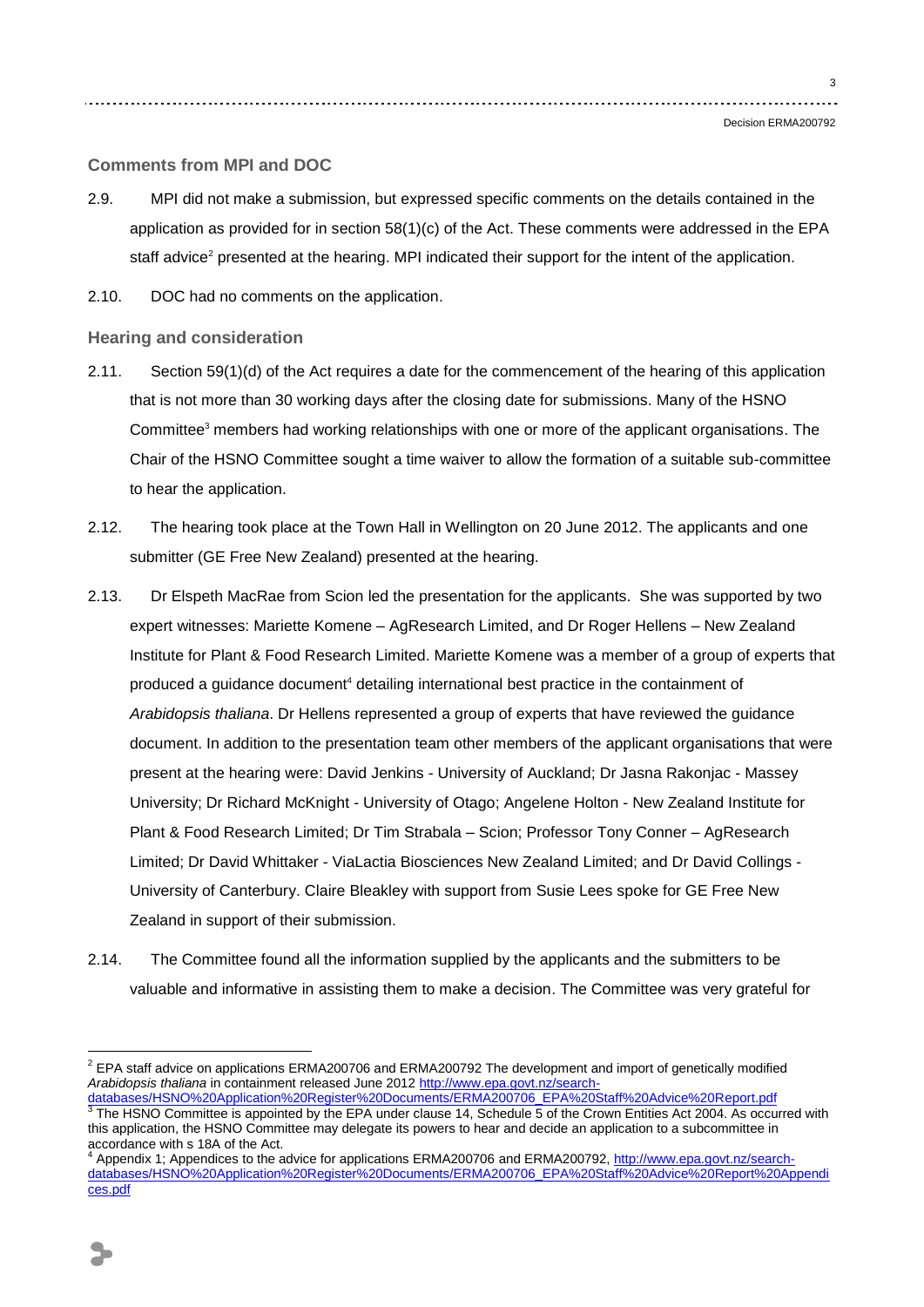these contributions from the applicants and submitters. These contributions are discussed in detail throughout this decision.

**Information available for the consideration**

- 2.15. The information available for the consideration comprised:
	- The application;
	- Internal EPA staff advice;
	- Comments received from MPI;
	- Public submissions; and
	- Information obtained during the hearing.

**Legislative criteria for application**

2.16. The application was determined in accordance with section 45 of the Act, taking into account the matters specified in sections 39, 44, and 45, Schedule 3 (Part 1), and relevant matters in Part 2 of the Act, and the Methodology.

## 3. Purpose of the application

- 3.1. Section 45(1)(a)(i) of the Act requires that the application be for one of the purposes specified in section 39(1) of the Act. The purpose of the application is a factor in the Committee's decision on the application.
- 3.2. The Committee notes that GM *Arabidopsis thaliana* has been used for research purposes for more than 30 years in New Zealand. This application is in part to consolidate the plethora of containment approvals that are currently in existence.
- 3.3. The applicants seek approval to import GM *Arabidopsis thaliana* into containment to allow the genetic modification of *A. thaliana* for teaching and research purposes, to investigate gene function and gene delivery systems, to develop new bioassays, and to develop new plant varieties. The modifications will use genetic material from plant, animal, bacterial, fungal, viral or synthetic sources.
- 3.4. The Committee is satisfied that the purpose of this application is a fit and proper purpose and falls within the scope of section 39(1) (h) of the Act ("*such other purposes as the Authority thinks fit*").

## 4. Adequacy of containment and controls imposed

4.1. Section 45(1)(a)(iii) of the Act requires that the Committee be satisfied that the GM *Arabidopsis thaliana* can be adequately contained. This is one of the criteria for approving the application.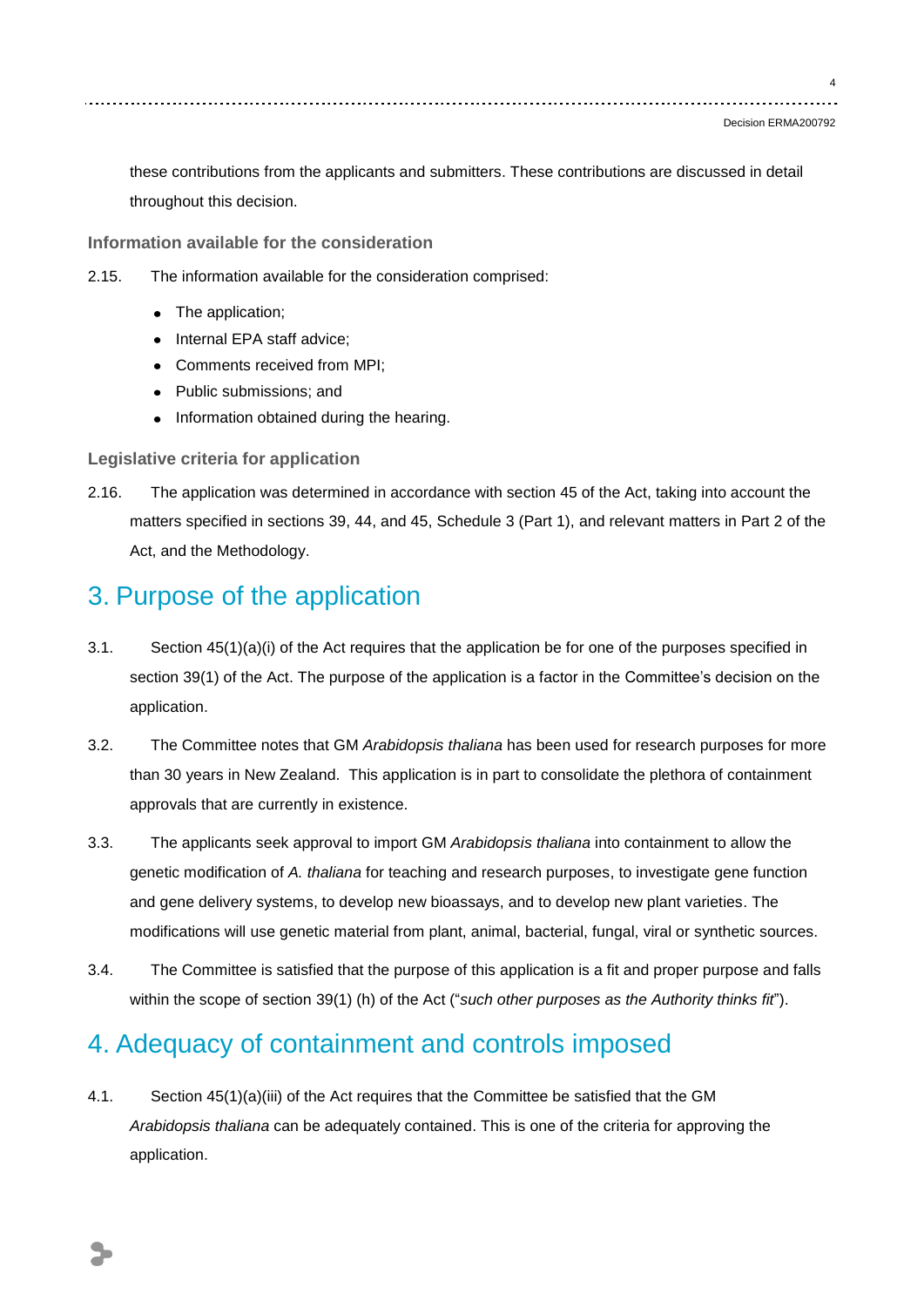- 4.2. To evaluate the adequacy of containment, the Committee assessed the ability of GM *Arabidopsis thaliana* to escape from containment taking into account the:
	- biological characteristics of the proposed GM *Arabidopsis thaliana* that relate to containment;
	- containment regime; and
	- potential pathways of escape of GM *Arabidopsis thaliana* from the containment facility.

**Biological characteristics of** *Arabidopsis thaliana* **that relate to containment**

- 4.3. *Arabidopsis thaliana* (L.) Heynh (thale cress) is a small flowering plant that is widely used as a model organism in plant biology.
- 4.4. The Committee notes the following characteristics of *Arabidopsis thaliana*<sup>5</sup> :
	- It is an annual species that is self-pollinating (page 6 of application ERMA200792). The pollen is not known to have any specialised dispersal mechanisms to facilitate wind, insect or animal dispersal.
	- It produces small, light seeds approximately 0.3 0.5 mm in length in fruits called siliques. The seeds have no specialised dispersal mechanism, but are released from ripe siliques and are passively dispersed by wind or in soil.
	- It has a relatively short germination time, and fast growth rate.
	- While it can grow in open disturbed sites, it does not colonise established habitats in New Zealand (page 6 of application ERMA200792).
	- *Arabidopsis thaliana* is not known to be able to regenerate (i.e. grow) from plant material such as stems, roots, or leaves.
	- *Arabidopsis thaliana* is not known to be able to regenerate (i.e. grow) from plant tissue culture or cell culture material.
- 4.5. As discussed in section 5 of the application, the proposed genetic modifications are to investigate gene function and gene delivery systems, to develop new bioassays.

## **The containment regime**

- 4.6. As part of their application, the applicants proposed a set of outcome focused controls to prevent the escape of GM *Arabidopsis thaliana* from containment.
- 4.7. The Committee noted that EPA staff reviewed the applicants" proposed controls, and made modifications to improve their clarity and enforceability<sup>6</sup>. The Committee further modified the controls,

<sup>1</sup> <sup>5</sup> Appendix 3; Appendices to the advice for applications ERMA200706 and ERMA200792[, http://www.epa.govt.nz/search](http://www.epa.govt.nz/search-databases/HSNO%20Application%20Register%20Documents/ERMA200706_EPA%20Staff%20Advice%20Report%20Appendices.pdf)[databases/HSNO%20Application%20Register%20Documents/ERMA200706\\_EPA%20Staff%20Advice%20Report%20Appendi](http://www.epa.govt.nz/search-databases/HSNO%20Application%20Register%20Documents/ERMA200706_EPA%20Staff%20Advice%20Report%20Appendices.pdf) [ces.pdf](http://www.epa.govt.nz/search-databases/HSNO%20Application%20Register%20Documents/ERMA200706_EPA%20Staff%20Advice%20Report%20Appendices.pdf)

<sup>6</sup> EPA staff advice on applications ERMA200706 and ERMA200792 The development and import of genetically modified *Arabidopsis thaliana* in containment June 2012 [http://www.epa.govt.nz/search](http://www.epa.govt.nz/search-databases/HSNO%20Application%20Register%20Documents/ERMA200706_EPA%20Staff%20Advice%20Report.pdf)[databases/HSNO%20Application%20Register%20Documents/ERMA200706\\_EPA%20Staff%20Advice%20Report.pdf](http://www.epa.govt.nz/search-databases/HSNO%20Application%20Register%20Documents/ERMA200706_EPA%20Staff%20Advice%20Report.pdf)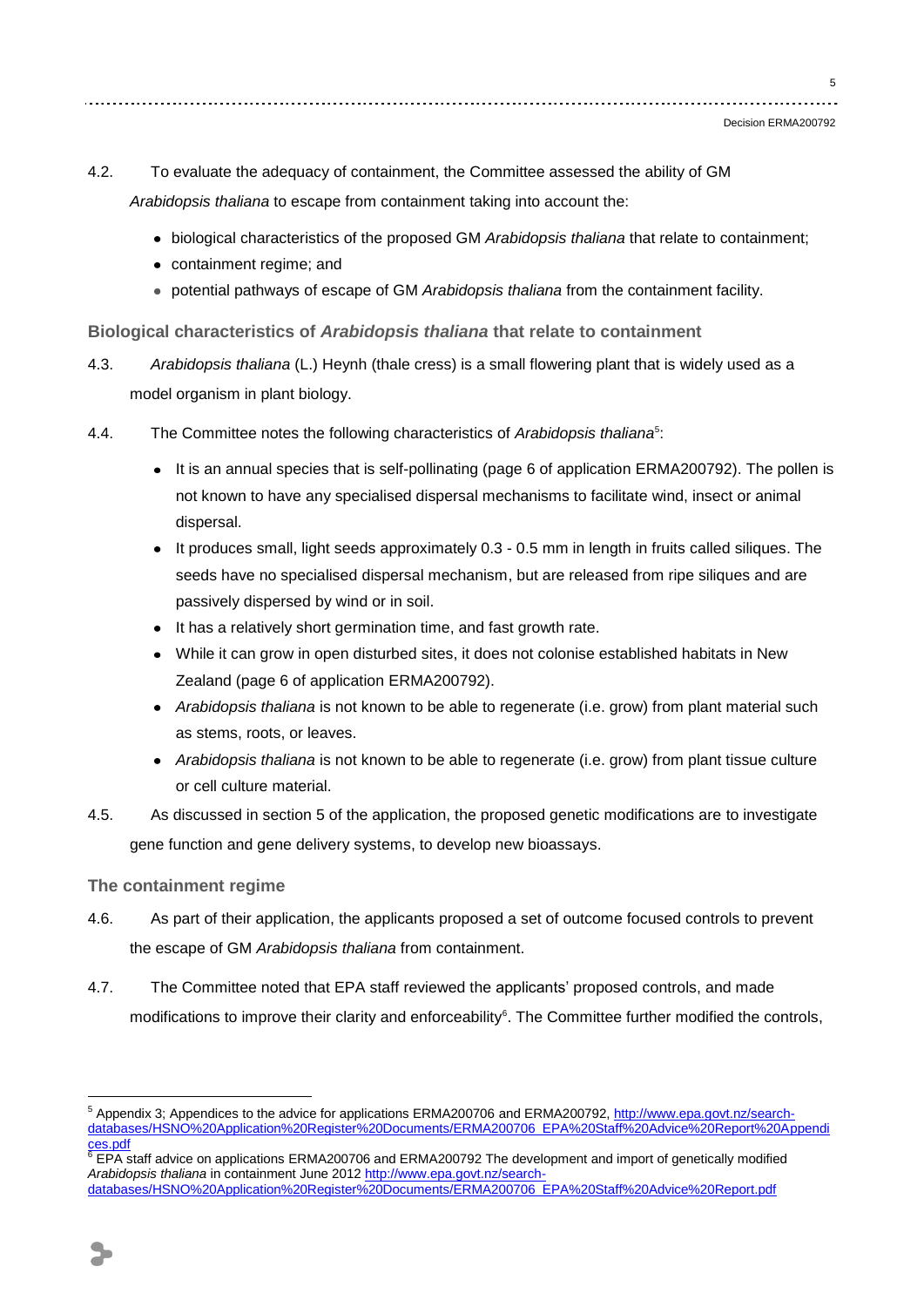6

having regard to the biological characteristics and potential pathways of escape of GM *Arabidopsis thaliana*.

- 4.8. The Committee determined the set of controls to be imposed by the EPA, as detailed in Appendix 1 of this decision.
- 4.9. The applicants also produced a guidance document outlining international best practise measures to ensure compliance with the controls proposed in the application. Included in this guidance document are policies and procedures for:
	- staff training;
	- containment facility design and maintenance;
	- waste water handling; and
	- other practical elements of containment.
- 4.10. These policies and procedures acknowledge the potential pathways of escape for GM *Arabidopsis thaliana* plants and seed, and propose measures and procedures to mitigate the risks of escape.
- 4.11. The Committee noted that this guidance document has been reviewed by a panel of experts in the containment of *Arabidopsis thaliana*, and it is considered to represent international best practice.
- 4.12. The Committee understands that the applicant organisations will use the guidance document as a reference when writing their own facility-specific containment manual. The operator of the facility is responsible for ensuring compliance with the controls imposed under this approval. The containment manual will be reviewed and used by MPI when approving, monitoring and auditing a containment facility.
- 4.13. The Committee noted that neither it nor the EPA has a role in approving or reviewing the guidance document.
- 4.14. The applicants noted at the hearing that they are "*committed to containment. Without containment we would be unable to perform the valuable research we do and to stay ahead, or at least abreast, internationally*".
- 4.15. Claire Bleakley, for GE Free New Zealand expressed concern over the accountability and integrity of the applicant organisations in maintaining containment. She was concerned "*not that scientists can or can't do stuff, but the honesty with which they do it. And if there is a problem, how honest is the reporting of that problem and how willing are they able to look at the risks and deal with the risks rather than push for research publications to make their name*."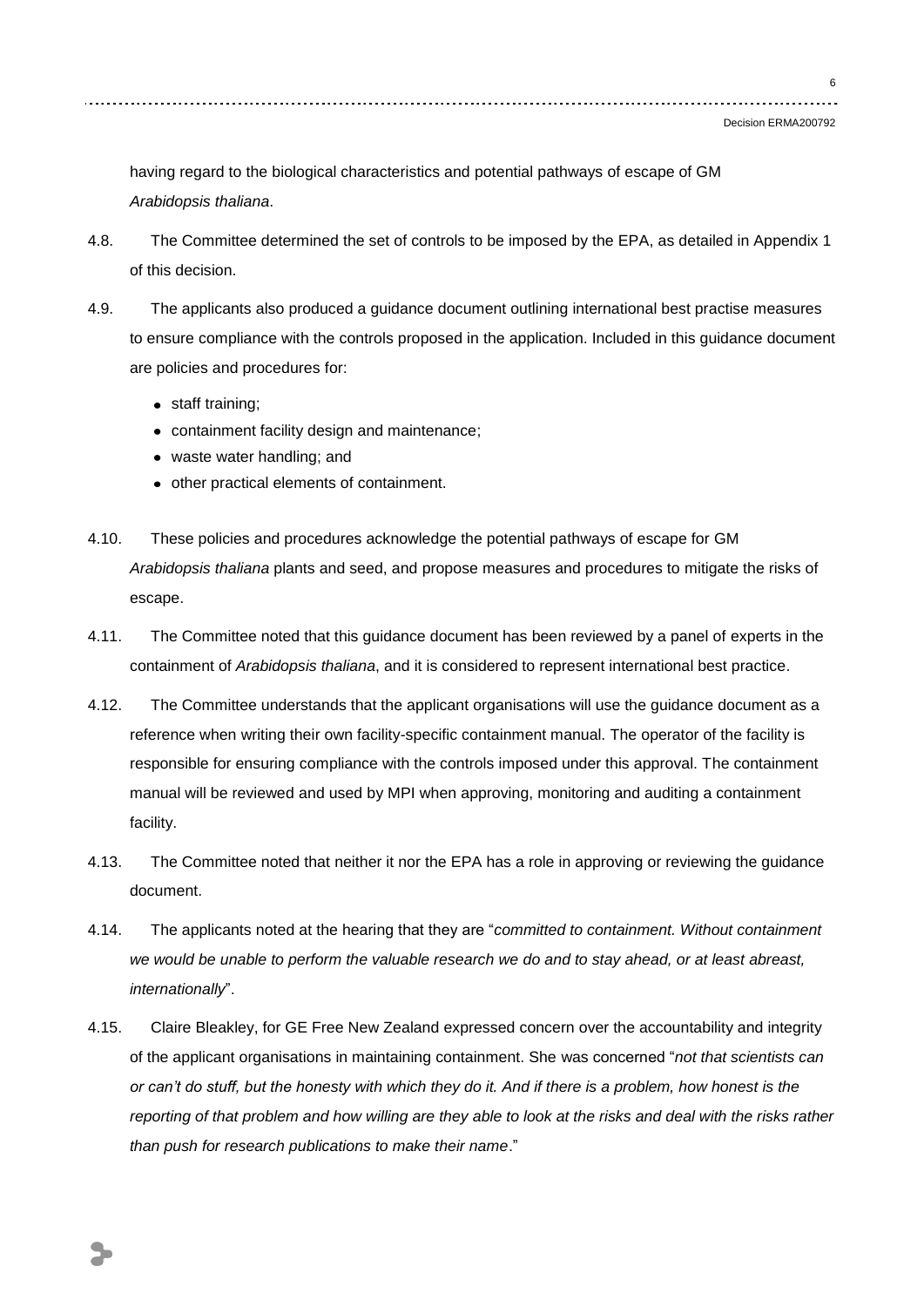- 4.16. In their written submission, GE Free New Zealand requested that a NGO (Non-Government Organisation) be involved in monitoring containment compliance. However, the Committee heard from Dr Barry Wards, Specialist Adviser (HSNO) of the Agency Technical Verification Services Directorate at MPI noted "*MPI is actually legislatively required to enforce the New Organism divisions of the HSNO*  Act. In terms of any follow up of non-compliance, we follow up all non-compliance and follow up all *corrective actions."*
- 4.17. The Committee is satisfied that the controls it has imposed set out in Appendix 1 of the decision establish a containment regime that prevents the escape of GM *Arabidopsis thaliana* from containment. The Committee is satisfied that the containment regime provides for each of the applicable matters specified in Schedule 3 (Part 1) of the Act (Matters to be addressed by containment controls for importing, developing or field testing of genetically modified organisms).

**Potential pathways of escape of GM** *Arabidopsis thaliana* **from containment**

- 4.18. Controls 1-21, Appendix 1 of the decision have been imposed by the EPA to address containment.
- 4.19. The Committee agreed with the applicants and the EPA staff that the control of GM *Arabidopsis thaliana* seed dispersal is the most significant containment issue due to the small size of the seeds.
- 4.20. *The Committe*e noted that the applicants have restricted the proposed modifications to *Arabidopsis thaliana* to prohibit modifications that result in the modified organism having a greater ability to escape from containment than the unmodified host (Control 1, Table 1).
- 4.21. The potential pathways of escape and controls to address these are discussed in the following paragraphs.

*Pathway: GM Arabidopsis thaliana seeds washed out of facility (eg, waste water overflowing and seeping through walls or floor or running under the facility entrance doorway, waste water flowing down drains).*

4.22. The Committee notes this pathway and the potential it provides for seed to escape. To prevent escape the Committee imposed controls 1, 3, 4, 5, 6, 7, 12, 13, 15 and 16. For example, control 6 states: The containment facility must be maintained in order to contain the approved organism held within it (i.e., preventing escape).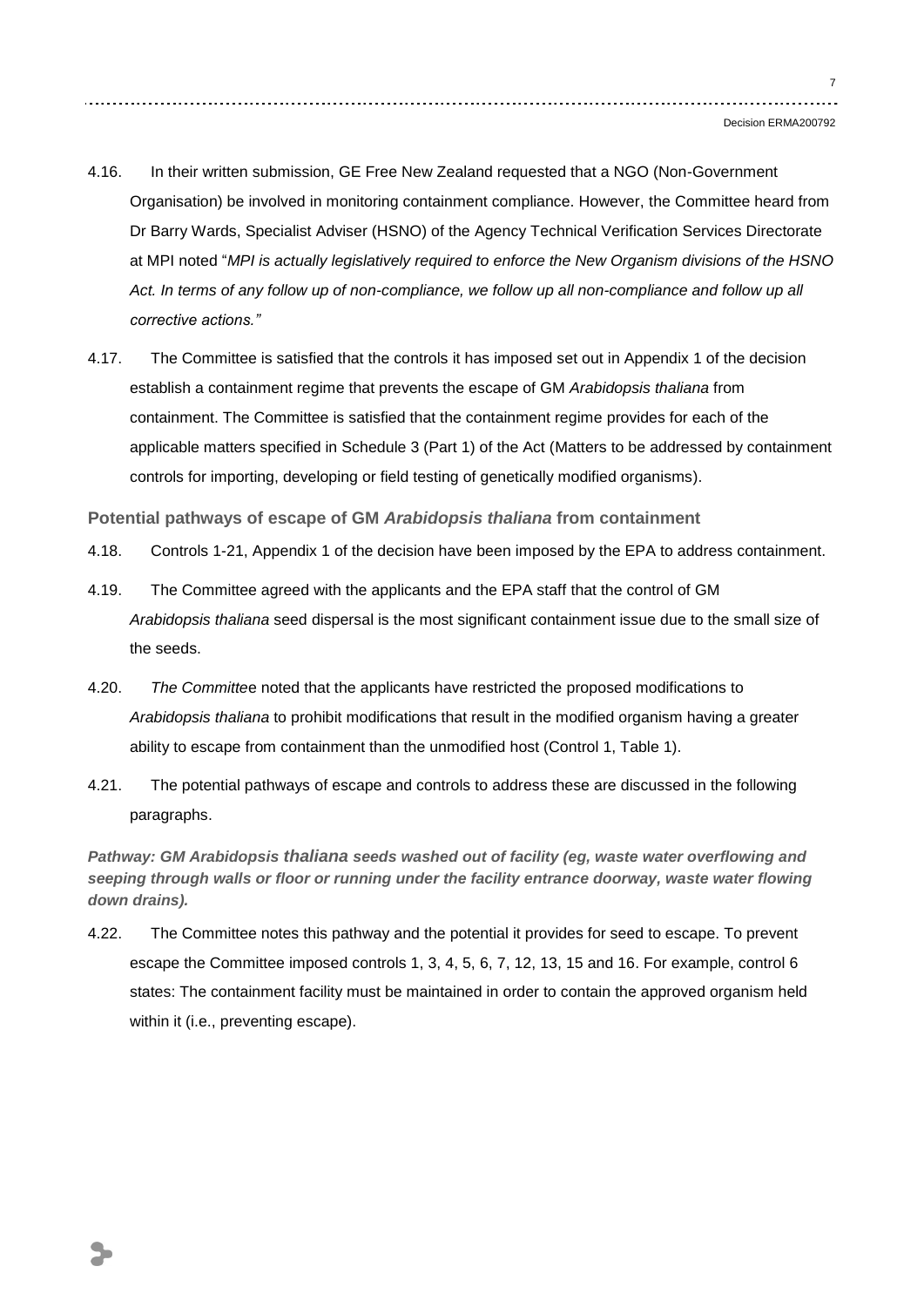4.23. The applicants noted in their guidance document that "*it is the seed that has the highest potential risk of escape, therefore we have highlighted structural elements designed to reduce the potential of seed to escape the facility*". Structural elements recommended by the applicants include:

- sealing the junction between the floor and wall in containment glasshouses/facilities;
- no gaps under doors;
- management of all waste water to ensure it contains no live approved organisms or heritable material; and
- smooth flooring, which is seamless and impervious, to allow easy seed capture.
- 4.24. The Committee considered that it would be highly improbable that GM *Arabidopsis thaliana* could escape from containment via this pathway taking into account the containment regime.

*Pathway: GM Arabidopsis thaliana whole plants or seeds are inadvertently carried out of the facility by personnel (eg, in clothing or footwear).*

- 4.25. The Committee notes this pathway and the potential for accidental release of seed or plants. The Committee imposes controls 1, 3, 5, 6, 7, 8, 11, 12, 13, 15 and 16, to prevent escape of *Arabidopsis thaliana* seeds or plants via this pathway. For example, control 8 states: All measures must be taken to ensure that persons entering and exiting the containment facility do so in a way that does not compromise the containment of the approved organism.
- 4.26. The applicants noted in their guidance document that dedicated laboratory coats for use only in the plant house are required. The guidance document recommends that these laboratory coats are pocketless, to prevent inadvertent seed transfer and escape. The guidance material also recommends that disposable shoe covers or dedicated shoes be worn in the plant house to prevent the escape of seed in shoes, shoe treads, socks, etc. These recommendations are noted to be international best practises.
- 4.27. Claire Bleakley for GE Free New Zealand expressed concern over the nature and numbers of personnel permitted to enter containment facilities. She proposed that "*Only the people directly involved in an experiment should be able to enter those facilities. If you have a private partner like Monsanto or Seminis or whomever, you would have to video your experiment and send it to them through the cloud."* She noted that "*if you have a look at a lot of the training manuals at the end, I mean the audits, you'll just see this whole list of people who have been going in and out of the facility. We have no idea who they are, we don't know if they are dedicated to the team, if they are part of the organisations that are funding it, or whatever."*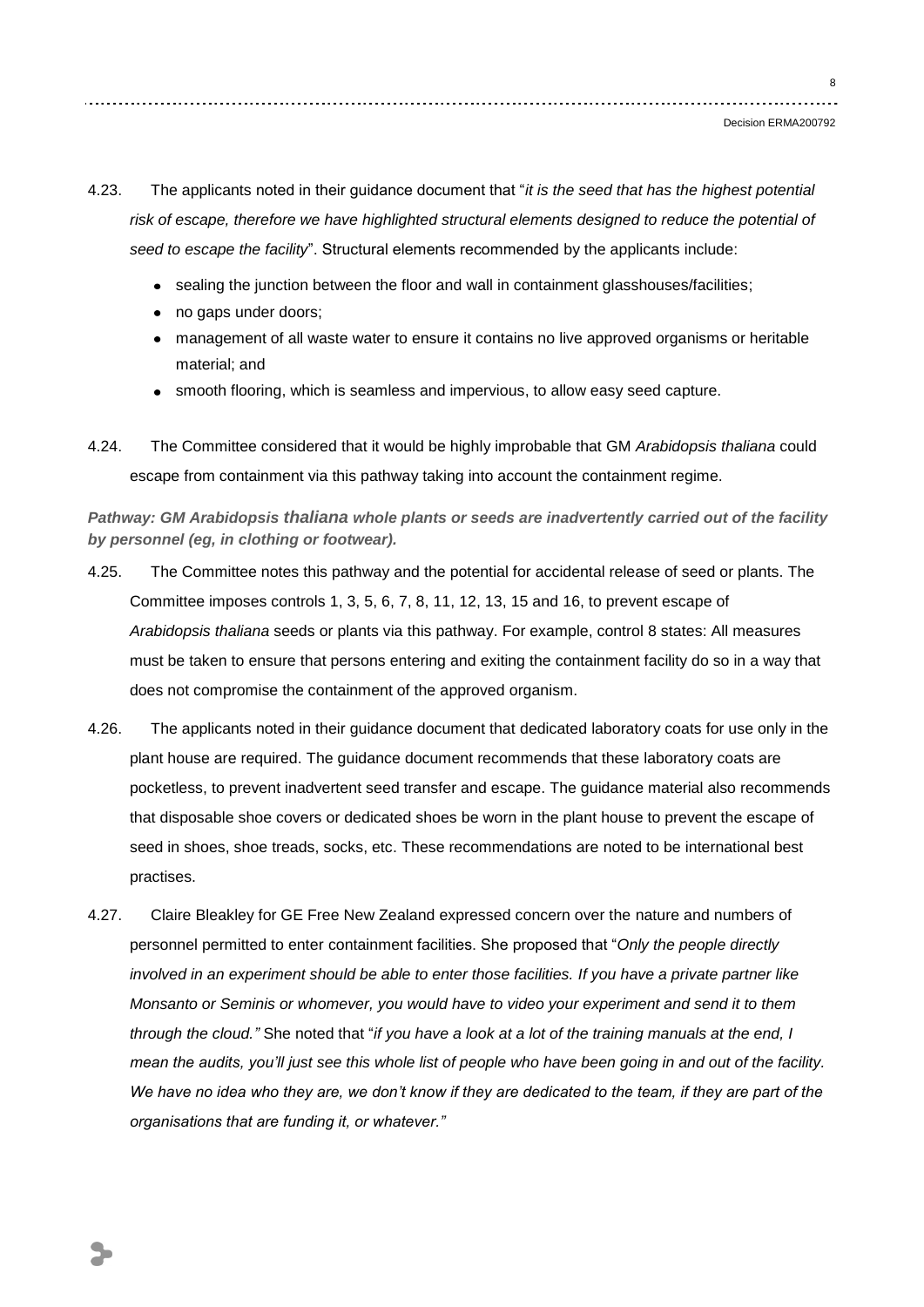- 4.28. In response to Ms Bleakley"s concerns the Committee notes that control 11 states: Unauthorised persons must be excluded from the containment facility.
- 4.29. The Committee considered that it would be highly improbable that GM *Arabidopsis thaliana* could escape from containment via this pathway taking into account the containment regime.

*Pathway: GM Arabidopsis thaliana whole plants or seeds escape during transit to another facility.*

- 4.30. The Committee notes the potential for GM *Arabidopsis thaliana* plants or seed to escape containment during transit between containment facilities. The Committee imposes controls 13 and 14 that direct outcomes to prevent this pathway from occurring. For example, control 13 states : All measures must be taken to prevent the escape of an approved organism during any movement within the containment facility or outside the containment facility.
- 4.31. The applicant noted in their guidance document that any approved organism should be contained in at least two layers of closed containment (double containment) for transportation. It is suggested that these could include plastic microcentrifuge tubes, plastic screw-top centrifuge tubes, or air tight plastic boxes.
- 4.32. The Committee is satisfied that it would be highly improbable that GM *Arabidopsis thaliana* could escape from containment via this pathway taking into account the imposed containment regime.

**Conclusion on adequacy of the containment regime**

- 4.33. The Committee concluded that it is highly improbable that GM *Arabidopsis thaliana* would be able to escape from containment, taking into account the:
	- biological characteristics of the proposed GM *Arabidopsis thaliana* that relate to containment;
	- containment regime: and
	- potential pathways of escape of the GM *Arabidopsis thaliana* from the containment facility.
- 4.34. Therefore, the Committee is satisfied *that GM Arabidopsis thaliana* can be adequately contained.
- 4.35. In particular, the Committee considers that the controls imposed in Appendix 1 provide for each of the applicable matters specified in Schedule 3 (Part 1) of the Act (as required under section 45(2) of the Act).
- 4.36. While section 45(2) also provides that an approval may include controls that provide for any other matters in order to give effect to the purpose of the Act, the Committee considered that no additional controls were required to achieve the purpose of the Act.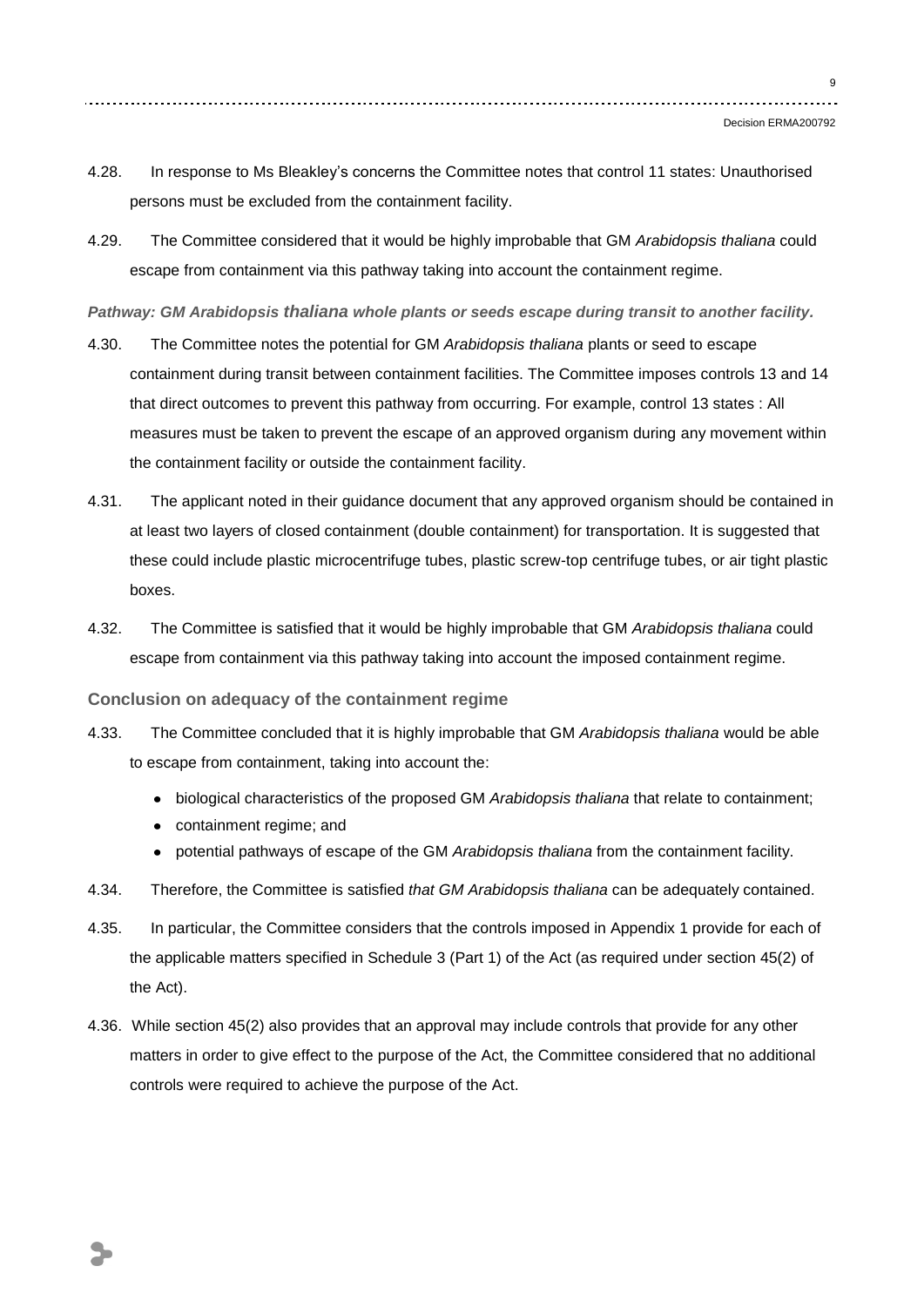4.37. The Committee notes that it has taken into account the EPA staff advice, in particular Appendix 3 of the EPA staff advice which discusses how the controls imposed under this approval provide for the applicable matters in Schedule 3 (Part 1) of the Act.

## 5. Effects of the organism and any inseparable organism

5.1. The Committee is required by section 45(1)(a)(ii) to take into account all the effects of the organism and any inseparable organism, and consider whether the beneficial effects of having the organism in containment outweigh the adverse effects of the organism and any inseparable organism.

**Effects of any inseparable organism**

5.2. Based on the information provided, the Committee did not identify any inseparable organisms.

**Effects on the matters in section 44 of the Act**

*The ability to establish an undesirable self-sustaining population and the ease of eradication* 

- 5.3. Sections 37 and 45(1)(a)(ii) of the Act require the Committee to have regard to the ability of the organism to establish an undesirable self-sustaining population and the ease with which the organism could be eradicated if it established such a population.
- 5.4. The Committee considered the ability of GM *Arabidopsis thaliana* to establish undesirable selfsustaining populations should the organism escape containment. The Committee noted that some biological characteristics of *Arabidopsis thaliana* are relevant to its ability to establish such a population and the ease with which it could be eradicated. These biological characteristics are mentioned in paragraph 4.4.
- 5.5. *Arabidopsis thaliana* is not known to be able to regenerate (i.e. grow) from plant material such as stems, roots, or leaves. Therefore, the escape of GM *Arabidopsis thaliana* plant material from a containment facility is not considered a feasible pathway of escape that would result in the establishment of GM *Arabidopsis thaliana* in the environment.
- 5.6. *Arabidopsis thaliana* is not known to be able to regenerate (i.e., grow) from plant tissue culture or cell culture material. Therefore, the escape of *Arabidopsis thaliana* cell or tissue culture material from a containment facility is not considered a feasible pathway of escape that would result in the establishment in the environment of GM *Arabidopsis thaliana*.
- 5.7. *Arabidopsis thaliana* plants are self-pollinating. They can produce up to 10,000 small seeds per plant, but in the native environment *Arabidopsis thaliana* seeds do not have specialised dispersal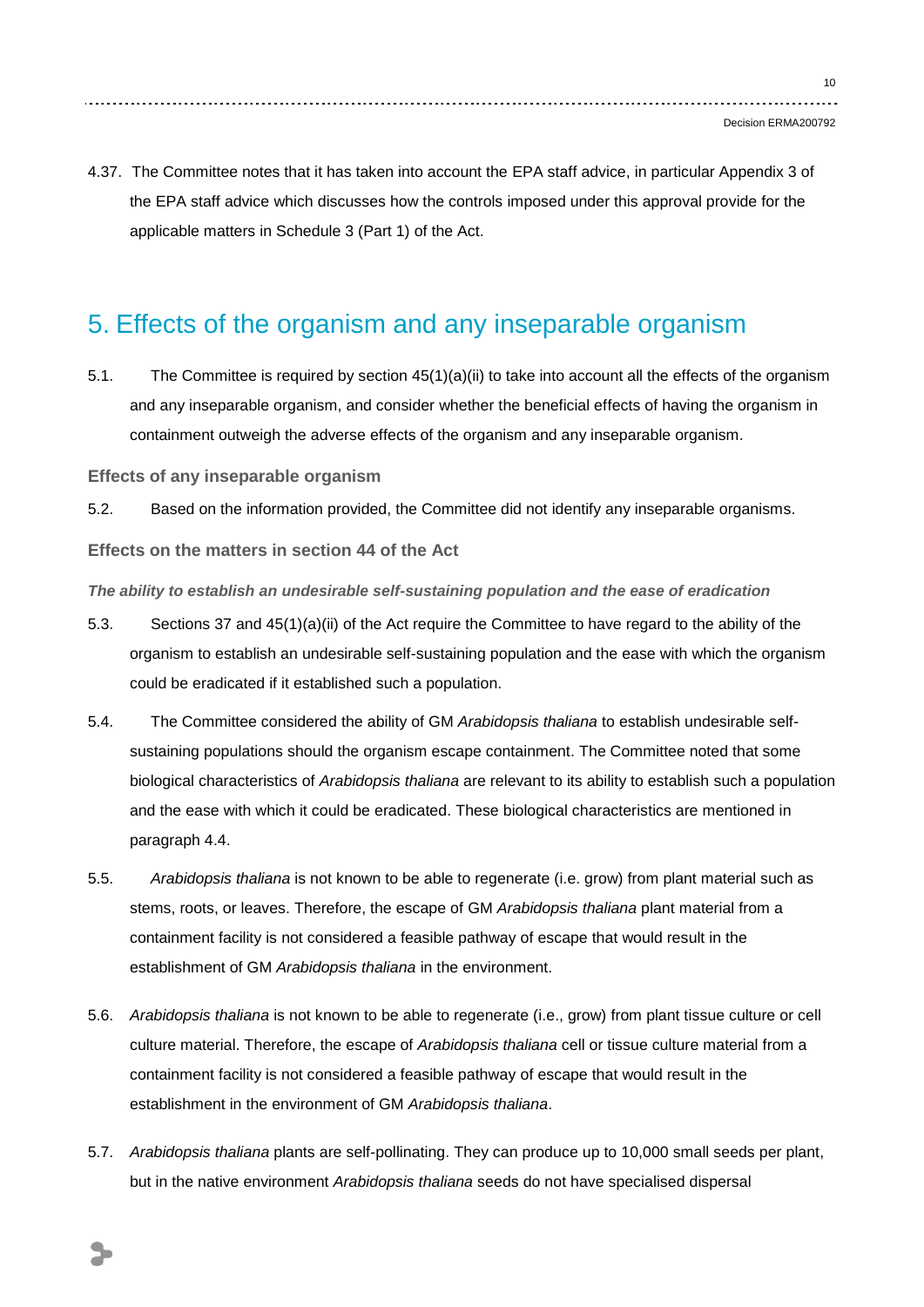#### Decision ERMA200792

mechanisms, and are passively dispersed by wind or in soil. As such *Arabidopsis thaliana* is not an invasive plant, and only grows in open areas of disturbed soil. This characteristic means that in the event of escape the plant is easily spotted. Since GM *Arabidopsis thaliana* is not herbicide resistant it can be easily eradicated through herbicide spray management systems.

- 5.8. *Arabidopsis thaliana* is self-pollinating, meaning pollen is transferred from an anther to the stigma of the same flower. The out crossing rate for *Arabidopsis thaliana* has been estimated to be less than 1%. The pollen is not known to have any specialised dispersal mechanisms to facilitate wind, insect or animal dispersal. There is no evidence to suggest that *Arabidopsis thaliana* will hybridise with any other plants in New Zealand<sup>7</sup>.
- 5.9. The Committee considers that in the highly improbable event that the GM *Arabidopsis thaliana*  escapes containment and forms self-sustaining populations, such populations would be easily eradicated.
- *The ability of the organism to escape from containment*
- 5.10. Sections 44(b) and 45(1)(a)(ii) of the Act require the Committee to have regard to the ability of the organism to escape from containment.
- 5.11. As discussed in Section 4 of this decision (Adequacy of containment and controls imposed), the Committee considered that it is highly improbable that GM *Arabidopsis thaliana* would be able to escape from containment, taking into account the:
	- biological characteristics of the proposed GM *Arabidopsis thaliana* that relate to containment;
	- containment regime; and
	- potential pathways of escape of the GM *Arabidopsis thaliana* from the containment facility.

## **Assessment of adverse effects<sup>8</sup>**

- 5.12. The Committee considered th*e* potential adverse effects of GM *Arabidopsis thaliana* on human health and safety, the environment, society and communities, Māori culture and traditions, the principles of the Treaty of Waitangi and the market economy.
- 5.13. In considering the adverse effects of GM *Arabidopsis thaliana* (and any inseparable organisms) the Committee took into account the adverse effects (if any) of having the organism and any inseparable organisms in containment, the probability that the organism may escape containment after considering

1

Appendix 3; Appendices to the advice for applications ERMA200706 and ERMA200792[, http://www.epa.govt.nz/search](http://www.epa.govt.nz/search-databases/HSNO%20Application%20Register%20Documents/ERMA200706_EPA%20Staff%20Advice%20Report%20Appendices.pdf)[databases/HSNO%20Application%20Register%20Documents/ERMA200706\\_EPA%20Staff%20Advice%20Report%20Appendi](http://www.epa.govt.nz/search-databases/HSNO%20Application%20Register%20Documents/ERMA200706_EPA%20Staff%20Advice%20Report%20Appendices.pdf) [ces.pdf](http://www.epa.govt.nz/search-databases/HSNO%20Application%20Register%20Documents/ERMA200706_EPA%20Staff%20Advice%20Report%20Appendices.pdf)

Adverse effects can include any risks and costs associated with having the organism in containment.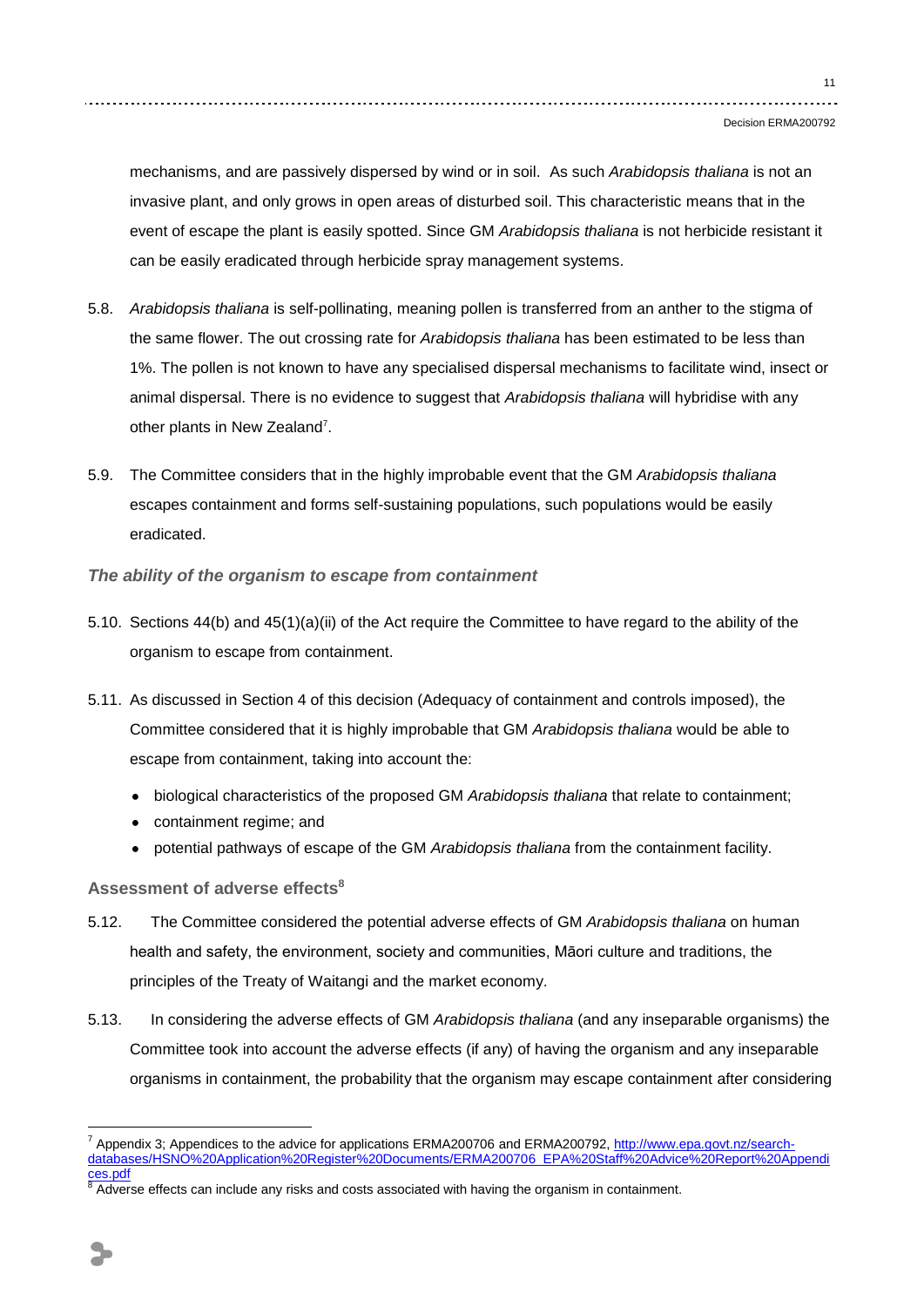all the controls to which the organism would be subject to if the application was approved, and the effects of the organism if the organism were to escape (section 45(4) of the Act).

## *Effects on the environment*

- 5.14. The Committee considered the information provided on potential effects on the environment, noting that all work with *Arabidopsis thaliana* will be conducted in containment facilities.
- 5.15. GE Free New Zealand commented that some of the potential negative effects of GMOs will likely manifest in the long term, and be diffuse in nature, remarking on events at past overseas outdoor field trials.
- 5.16. After assessing all the information and the containment measures imposed and the likelihood of escape from containment, the Committee did not identify any non-negligible adverse effects on the environment.

#### *Effects on human health and safety*

- 5.17. The Committee noted that *Arabidopsis thaliana* is considered one of the most widely studied plant species. No significant adverse effects on human health and safety have been identified.
- 5.18. After assessing all the information, the Committee did not identify any non-negligible adverse effects on human health and safety from the import into containment of GM *Arabidopsis thaliana*.

*Effects on Māori and their culture and traditions and the principles of the Treaty of Waitangi (Te Tiriti o Waitangi)*

- 5.19. The Committee took into account the effects on the relationship of Māori and their culture and traditions with their ancestral lands, water, sites, waahi tapu, valued flora and fauna, and other taonga, and the principles of the Treaty of Waitangi.
- 5.20. The Committee noted that the applicants have excluded from this application all genetic modifications to *Arabidopsis thaliana* which use genetic material from native flora and fauna, or from Māori sources. This exclusion is reflected in the scope of the approval as per the definition of the approved organism in Appendix 1 (Control 1, Table 1).
- 5.21. After assessing all the information, the Committee did not identify any non-negligible adverse effects on the relationship of Māori and their culture and traditions with their ancestral lands, water, sites, waahi tapu, valued flora and fauna, and other taonga.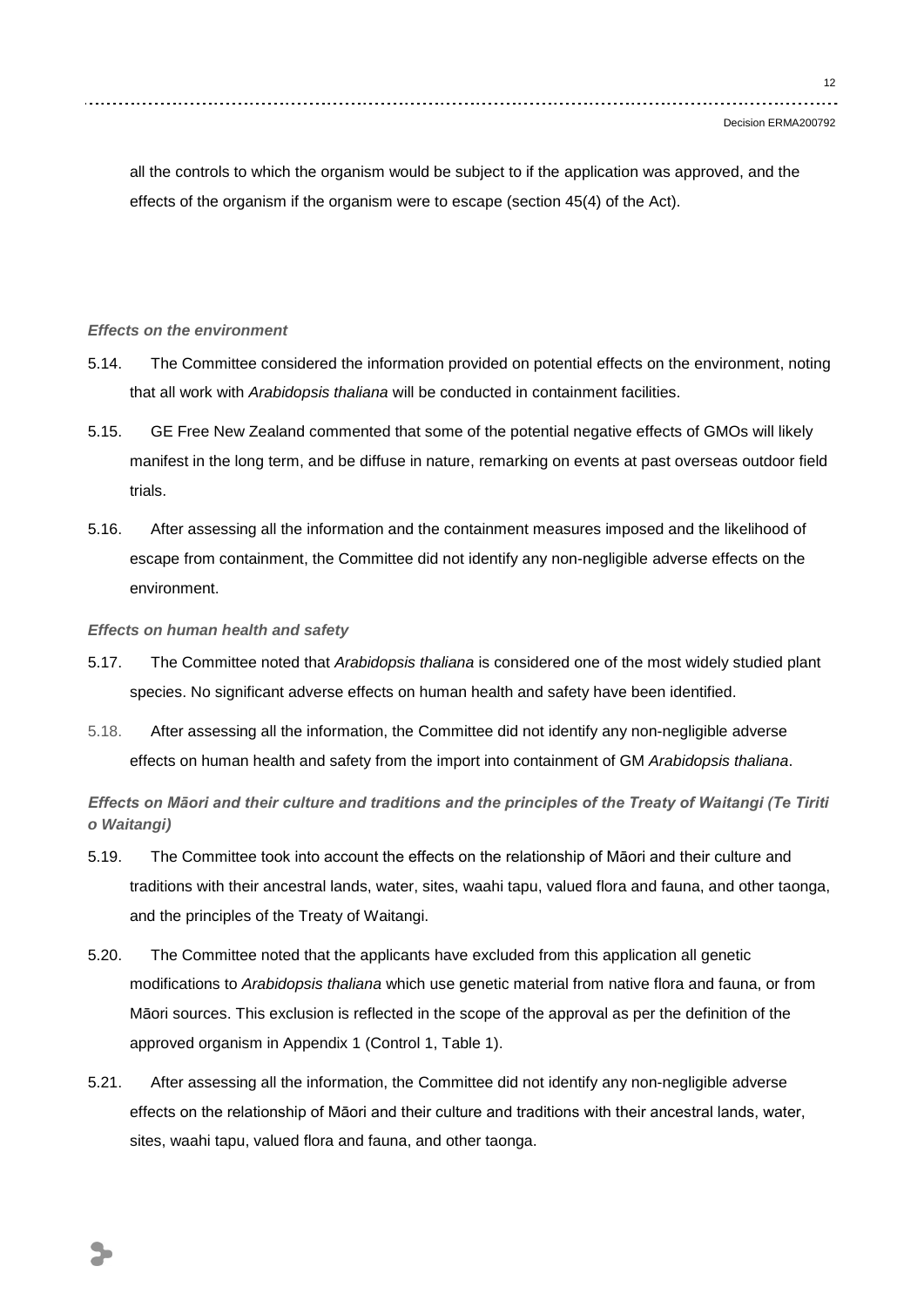5.22. Given the absence of identified effects to the outcomes of significance to iwi/Māori (as outlined in the Protocol "Incorporating Māori perspectives in HSNO Act decision making") the Committee considered the application to be broadly consistent with the principles of the Treaty of Waitangi.

#### *Effects on the market economy*

- 5.23. The Committee took into account the effects of importing GM *Arabidopsis thaliana* into containment on the market economy. It also noted that *Arabidopsis thaliana* is not a crop plant, and is used for research purposes only within MPI approved containment facilities.
- 5.24. Claire Bleakley for GE Free New Zealand was concerned that if GM *Arabidopsis thaliana* were to escape from containment, this could have negative impacts on New Zealand"s reputation as a primary producer.
- 5.25. The Committee considered that the containment regime proposed was sufficient to contain GM *Arabidopsis thaliana*, and considered the risk of escape is negligible.
- 5.26. After assessing all the information, the Committee did not identify any non-negligible adverse effects on the market economy.

#### *Effects on society and community*

- 5.27. The Committee took into account the effects of importing GM *Arabidopsis thaliana* into containment on society and the community. It also noted that the import of *Arabidopsis thaliana* is for research and teaching purposes, and the organism will be held within MPI approved containment facilities.
- 5.28. After assessing all the information, the Committee did not identify any non-negligible adverse effects on society and community from the import into containment of GM *Arabidopsis thaliana*.

### **Conclusion on assessment of adverse effects**

5.29. After considering the information provided, the Committee did not identify any adverse effects from the import into containment of GM *Arabidopsis thaliana*. Therefore the Committee considered that any adverse effects would be negligible. Since the Committee did not identify any adverse effects from the import into containment of GM *Arabidopsis thaliana*, the Committee was not required to take into account the probability of occurrence or magnitude of any adverse effects.

## **Assessment of beneficial effects**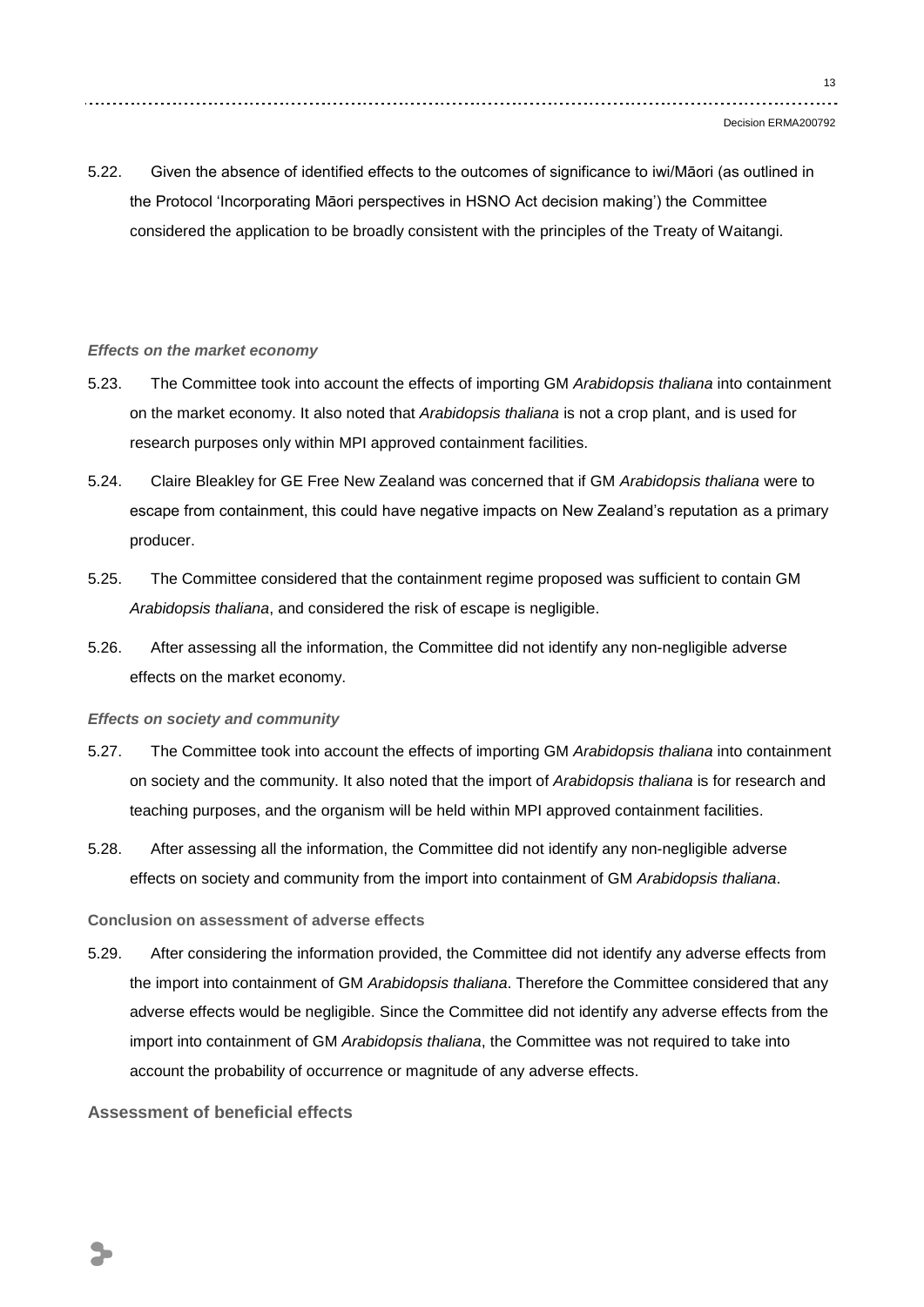- 5.30. The Committee considered the potential beneficial effects on human health and safety, the environment, society and community, Māori culture and traditions, and the market economy from the import into containment of GM *Arabidopsis thaliana*.
- 5.31. Dr Roger Hellens for the applicants noted that: "*Ultimately Arabidopsis is more than a model. It's actually a reference for all plant genomics. The genome was sequenced 10 years ago, and the gene models and gene structures in the Arabidopsis genome are a reference for work in all other plants, including crops. Physicists have SI units, and Chemists have the Periodic Table of Elements, and Plant Biologists have got the Arabidopsis genome."*
- 5.32. Dr Elspeth MacRae for the applicants explained that "*[Arabidopsis] is very important for teaching the next generation of plant biologists, and geneticists, and molecular biologists*."
- 5.33. Dr Roger Hellens for the applicants noted the value of GM *Arabidopsis thaliana* research in responding to New Zealand"s recent *Pseudomonas syringae* pv. *actinidiae* (Psa) outbreak in kiwifruit. He explained: "*In kiwifruit research with Psa we have had to quickly go from having no work on Pseudomonas resistance to a sizable chunk of work going on. Two things have really helped that. For one, we've sequenced the kiwifruit genome, so we can find kiwifruit genes that may contribute to enhanced tolerance, or even ultimately resistance. But a lot of that work has relied on identifying genes and gene models based on work that has gone on with Arabidopsis*". He noted "*Certainly, the information from Arabidopsis is helping us better understand how we might in future develop resistant kiwifruit through the genes that exist in the germplasm that are not in our breeding programs yet, but which may have resistant loci."*
- 5.34. Claire Bleakley for GE Free New Zealand said "*there was a lack of results of what the last 10 years of GE experiments has added to New Zealand scientific knowledge."*
- 5.35. The applicants presented information showing that over the last 14 years New Zealand has produced multiple patents and publications arising from *Arabidopsis thaliana* research. A search found 34 patents<sup>9</sup> using *Arabidopsis thaliana*, and at least 102 peer reviewed scientific publications<sup>10</sup>. The applicants also spoke of multiple Masters and PhD. theses produced that used *Arabidopsis thaliana* as a scientific reference plant*.*
- 5.36. The Committee noted that research activities conducted by the applicant organisations require funding – much of which comes from New Zealand government sources – and this funding is subject to reporting on results.

<u>.</u>

<sup>&</sup>lt;sup>9</sup> Searching the US Patent and Trade Office web site - July 2012 key words Arabidopsis and assignee country New Zealand. <sup>10</sup> Searching Pubmed 1998 - July 2012 key words, Arabidopsis and New Zealand.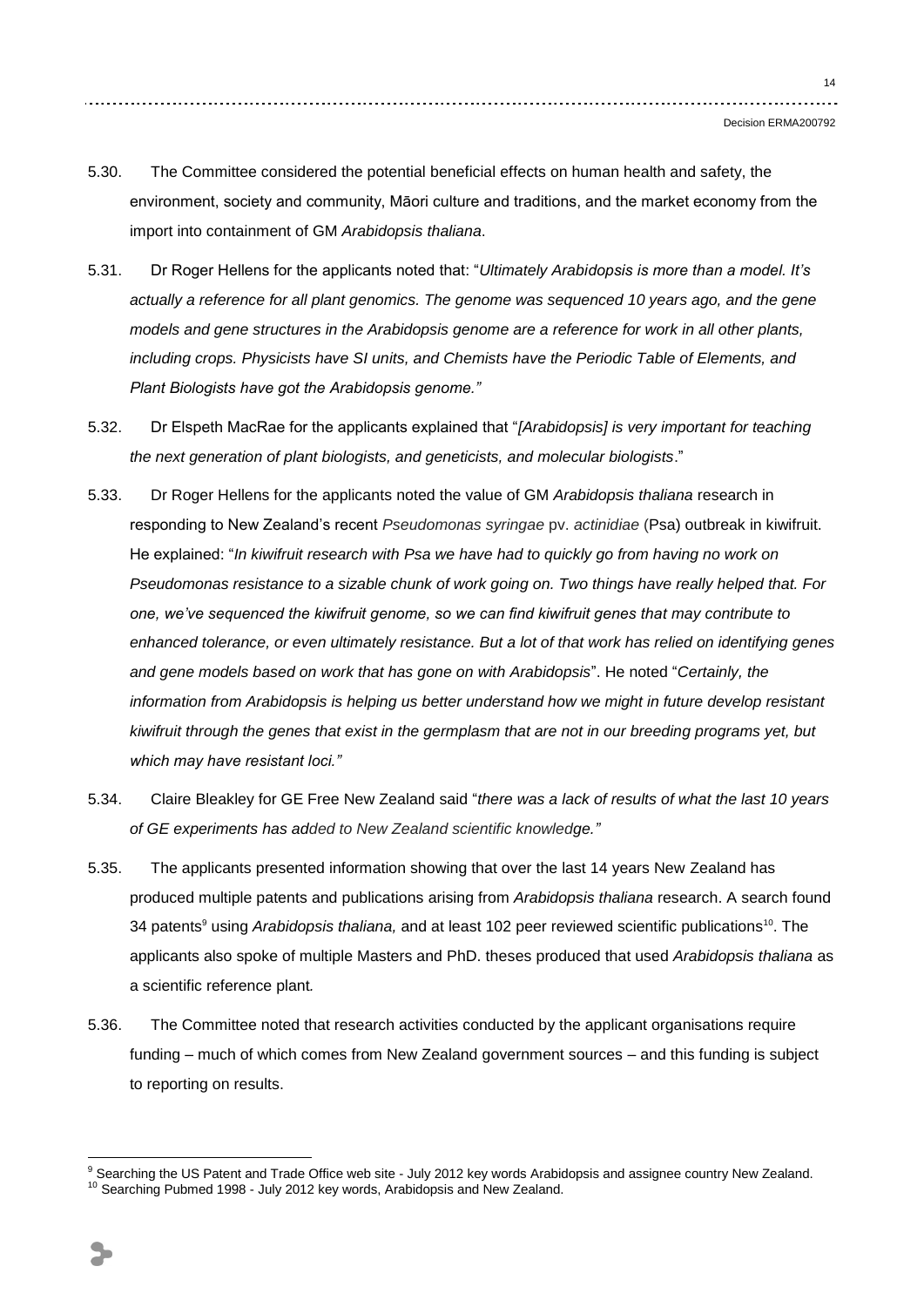- 5.37. The Committee identified beneficial effects arising from the import into containment of GM *Arabidopsis thaliana*, including:
	- knowledge benefits to the research community;
	- benefits to students and tertiary education institutes as a result of GM *Arabidopsis thaliana* being used in teaching; and
	- economic benefits as a flow on effect of research conducted with GM *Arabidopsis thaliana.*  $\bullet$
- 5.38. After considering the information, the Committee identified multiple beneficial effects of the import into containment of GM *Arabidopsis thaliana*. The Committee considered that these beneficial effects would be non-negligible. Given that the Committee considered that any adverse effects from the import of GM *Arabidopsis thaliana* into containment would be negligible, the existence of non-negligible beneficial effects means that the beneficial effects of the import of GM *Arabidopsis thaliana* into containment will outweigh the adverse effects.

## 6. Overall evaluation and weighing of beneficial and adverse effects

- 6.1. The Committee considered that they had sufficient information to weight the effects of the GM *Arabidopsis thaliana* importation into containment.
- 6.2. Overall, the Committee did not identify any non-negligible adverse effects from the import into containment of GM *Arabidopsis thaliana*.
- 6.3. Given that there were no non-negligible adverse effects identified, consideration of whether the adverse effects may aggregate in order to assess any cumulative effects was not relevant.
- 6.4. The Committee concluded that the beneficial effects accruing from the import into containment of GM *Arabidopsis thaliana* are non-negligible.
- 6.5. The Committee, having considered all the effects of GM *Arabidopsis thaliana*, the effects of any inseparable organisms, and the matters outlined in section 45 of the Act, concluded that:
	- a) the application is for one of the purposes specified in section 39(1);
	- b) the beneficial effects of importing GM *Arabidopsis thaliana* into containment outweigh the adverse effects of the approved organism and any inseparable organisms; and
	- c) the approved organism can be adequately contained.

## 7. Achieving the purpose of the Act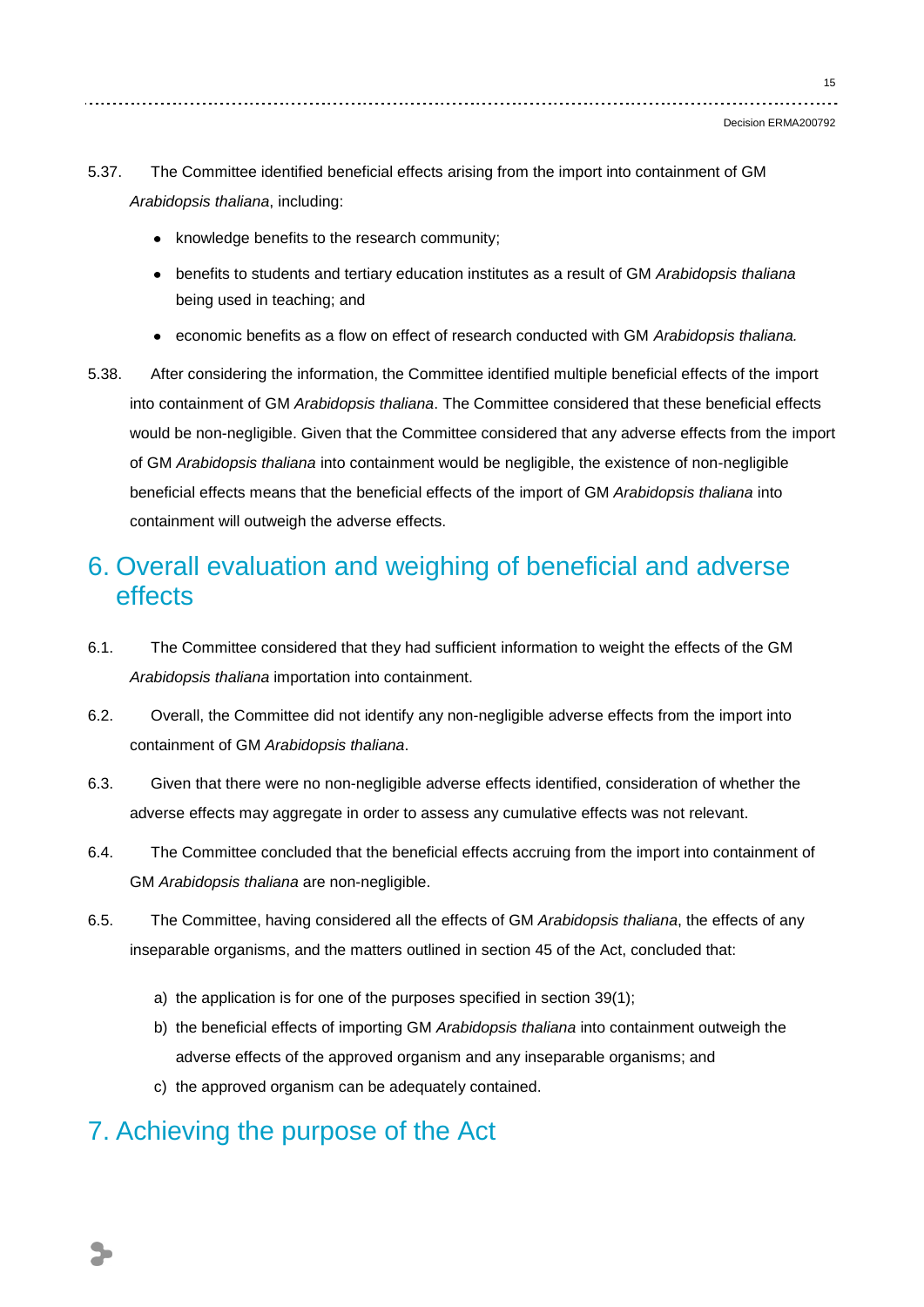- 7.1. The purpose of the Act is to protect the environment, and the health and safety of people and communities, by preventing or managing the adverse effects of hazardous substances and new organisms (section 4 of the Act).
- 7.2. In order to achieve the purpose of the Act, when considering the application the Committee recognised and provided for the following principles (section 5 of the Act):
	- a) the safeguarding of the life-supporting capacity of air, water, soil and ecosystems; and
	- b) the maintenance and enhancement of the capacity of people and communities to provide for their own economic, social and cultural well-being and for the reasonably foreseeable needs of future generations.
- 7.3. The Committee took into account the following matters when considering the application in order to achieve the purpose of the Act (sections 6, 7 and 8 of the Act):
	- the sustainability of all native and valued introduced flora and fauna;
	- the intrinsic value of ecosystems;
	- public health;
	- the relationship of Māori and their culture and traditions with their ancestral lands, water, sites, waahi tapu, valued flora and fauna, and other taonga;
	- the economic and related benefits and costs of using a particular hazardous substance or new organism;
	- New Zealand"s international obligations;
	- the need for caution in managing adverse effects where there is scientific and technical uncertainty about those effects; and
	- the principles of the Treaty of Waitangi (Te Tiriti o Waitangi).
- 7.4. The Committee is satisfied that this decision is consistent with the purpose of the Act and the above principles and matters. Any substantive issues arising from the legislative criteria and issues raised by submitters have been discussed in the preceding sections of this decision.

## 8. Associated approvals

8.1. The Committee notes that the approval granted under this decision does not affect the requirements of the Biosecurity Act 1993, including any authorisations or approvals that may be required under that Act (such as approval of containment facilities by MPI).

## 9. Decision

9.1. After reviewing all of the information contained in the application, the Committee was satisfied that the application met the requirements of section 40 of the Act.

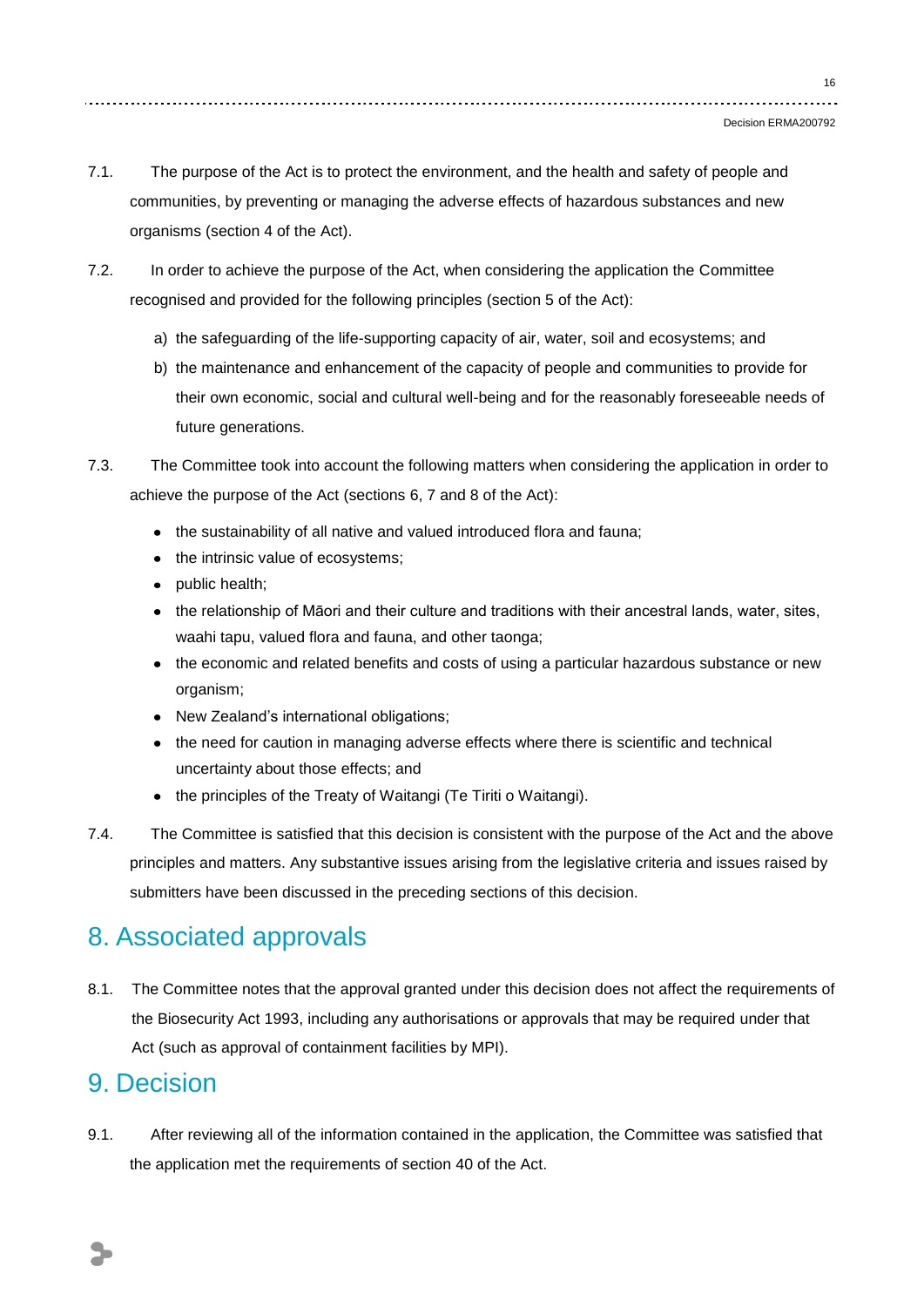17

- 9.2. The Committee considered that the threshold for approval under section 45 of the Act has been met, it is satisfied that the organisms can be adequately contained and that the beneficial effects of the organisms outweigh the adverse effects of the organisms, taking into account all of the following:
	- all the effects of the organisms and any inseparable organism;
	- the matters in section 39, 44, and 45, and Schedule 3 (Part 1) of the Act;
	- the relevant matters in Part 2 of the Act; and
	- the Methodology.
- 9.3. The Committee decided to exercise its discretion and **approve** the import into containment of GM *Arabidopsis thaliana* under section 45(1)(a) of the Act. The Committee noted that in accordance with section 45(2) of the Act, the approval has been granted with controls.
- 9.4. The Committee wished to thank the applicants and the submitters for their presentations. It appreciated the time the presenters made to present in a frank and open manner that was very respectful to everyone's respective positions even when these were opposed.

| <b>Signed</b>                                                                        | 25 July 2012 |
|--------------------------------------------------------------------------------------|--------------|
| <b>Helen Atkins</b>                                                                  | <b>Date</b>  |
| <b>Chair, Decision Making Committee</b><br><b>Environmental Protection Authority</b> |              |

Approval code: GMC100152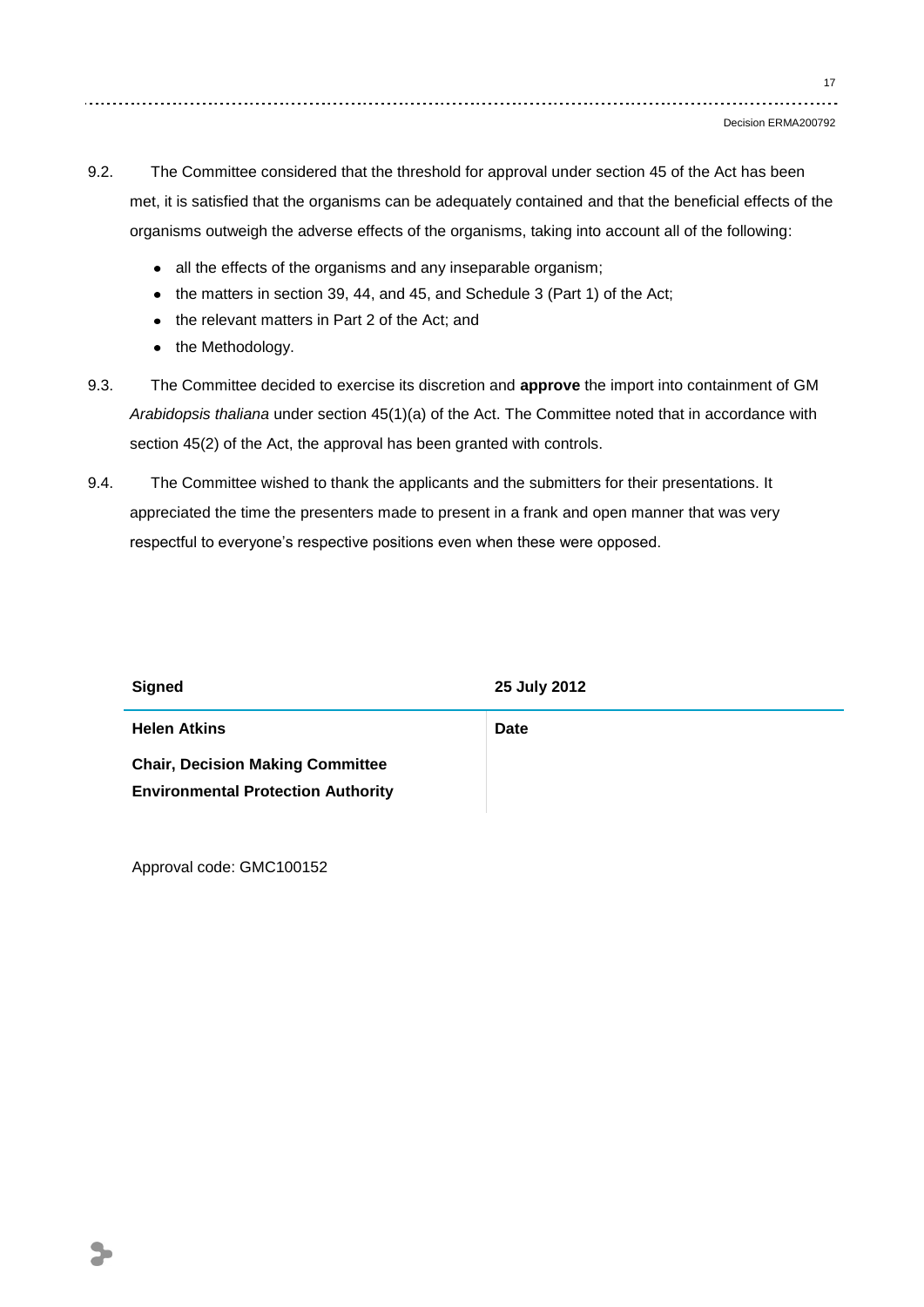18

# Approval number for the organism in application ERMA200792

| Organism                         | <b>Approval number</b> |
|----------------------------------|------------------------|
| Arabidopsis thaliana (L.) Heynh. | GMC100152              |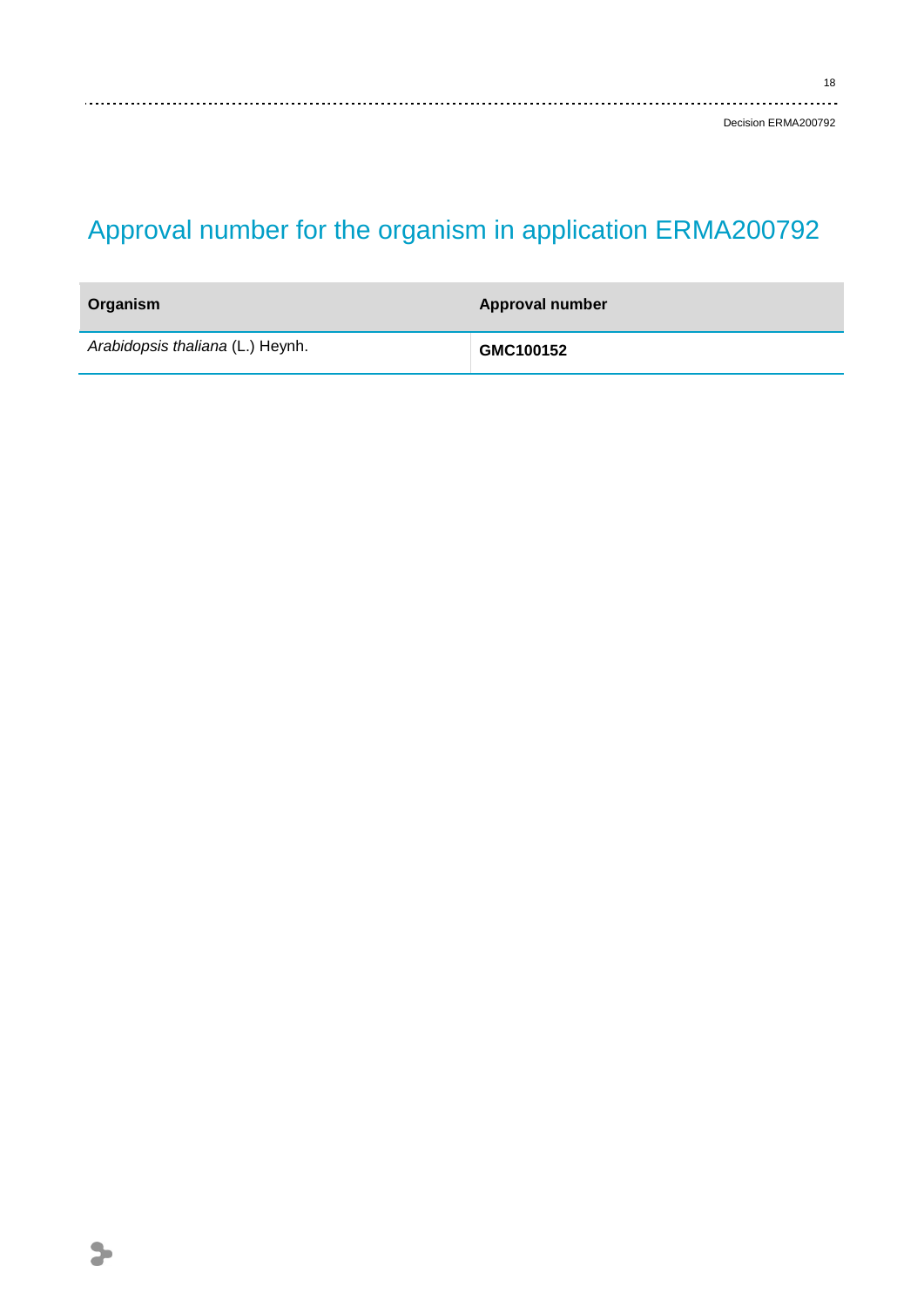#### Decision ERMA200792

# Appendix 1: Controls required by this approval<sup>11</sup>

**Any person importing the approved organism under the approval granted by this decision (each referred to as the approval holder) must ensure compliance with the controls set out below in respect of any activity they carry out under this approval in a facility under their control.**

### **Requirements for containment**

1. The approved organism (Table 1) must not escape containment.

Table 1: Approved organism description

#### **Host organism:** *Arabidopsis thaliana* **(L.) Heynh.**

#### **Modified using:**

commercially available plant vectors.

#### **Donor genetic material:**

may include coding, non-coding or regulatory regions of genes from plant, animal, bacterial, fungal, viral or synthetic sources. The modifications will be used in the study of:

- plant growth, metabolism, composition, differentiation and development;
- biological responses to environmental and chemical stress;
- host-pathogen and host-commensal interactions;
- the causation of disease; and
- health and nutrition.

Donor genetic material that codes for gene regulatory elements, transposons, reporters or selectable markers may be from plant, animal, bacterial, fungal, viral or synthetic sources.

#### **Regulatory elements, reporter and selectable marker genes and other features**

Vectors will include fully characterised regulatory elements including promoters, regulatory element binding sites, transcriptional activators, enhancers, terminators, and multiple cloning sites, site directed recombination sequences, and origins of replication. The vectors may also contain selectable marker genes, reporter genes, transposons, protein targeting, localisation and secretory signals, solubility enhancement tags, protein purification tags and affinity tags including epitope tags.

**Characteristics of the genetically modified organisms:** No infectious viral particles will be produced.

### **Exclusions:**

- Genetic material derived from Māori:
- Genetic material derived from native flora and fauna;
- Genes encoding known or predicted vertebrate toxins;
- Uncharacterized sequences from pathogenic microorganisms;
- Genetic modifications that increase the pathogenicity, virulence, or infectivity of the host organism; and
- Genetic modifications that result in the modified organism having a greater ability to escape from containment than the unmodified host.

<u>.</u>

 $11$  Compliance with the controls imposed under this decision does not affect the requirements of the Biosecurity Act 1993, including any authorisations or approvals that may be required under that Act (such as approval of containment facilities by MPI).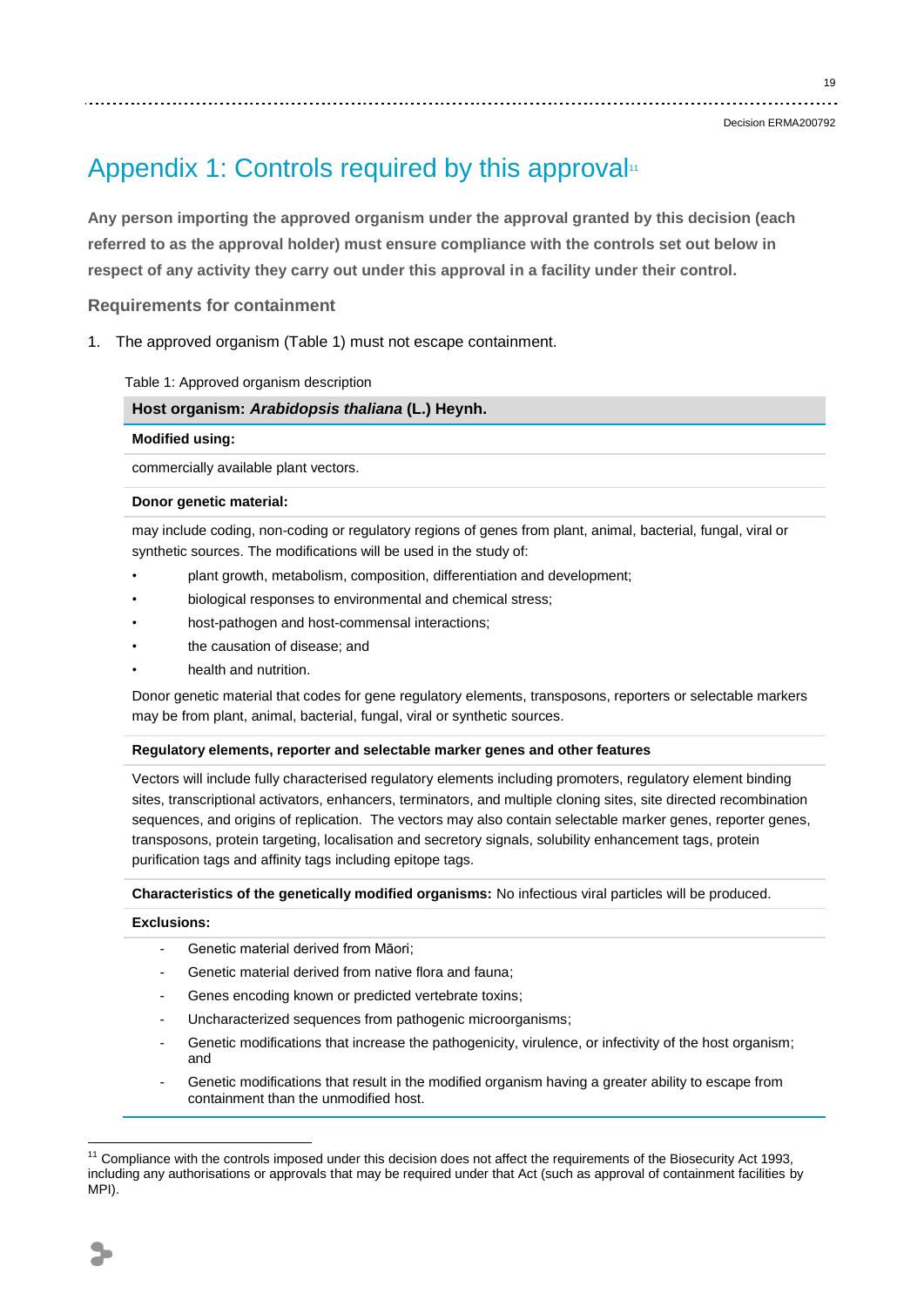```
Decision ERMA200792
```
2. This approval is limited to the import of the approved organism into containment.

**Requirements for containment facility**

- 3. A management plan must be documented specifying procedures for implementing the controls imposed under this approval.
- 4. The management plan must contain contingency plans for the accidental release or escape of the approved organism. The plan must:
	- describe the activities that will be implemented in the event that containment of an approved organism is compromised or potentially compromised;
	- include a description of recapture and eradication protocols;  $\bullet$  .
	- be able to be implemented for the approved organism; and  $\bullet$
	- be implemented if there is reason to believe that the approved organism has escaped or been  $\bullet$ released from the containment facility.
- 5. The containment facility must be designed and constructed to contain the approved organism held within it.
- 6. The containment facility must be maintained in order to contain the approved organism held within it (i.e., preventing escape).
- 7. All measures must be taken to prevent the accidental or deliberate release of the approved organism from the containment facility.

**Requirement for entering/exiting containment facility**

8. All measures must be taken to ensure that persons entering and exiting the containment facility do so in a way that does not compromise the containment of the approved organism.

**Requirements to limit access to the containment facility**

- 9. All entrances must clearly identify the facility as being a containment facility.
- 10. All personnel entrances and other means of access into the containment facility must be specified in the management plan.
- 11. Unauthorised persons must be excluded from the containment facility.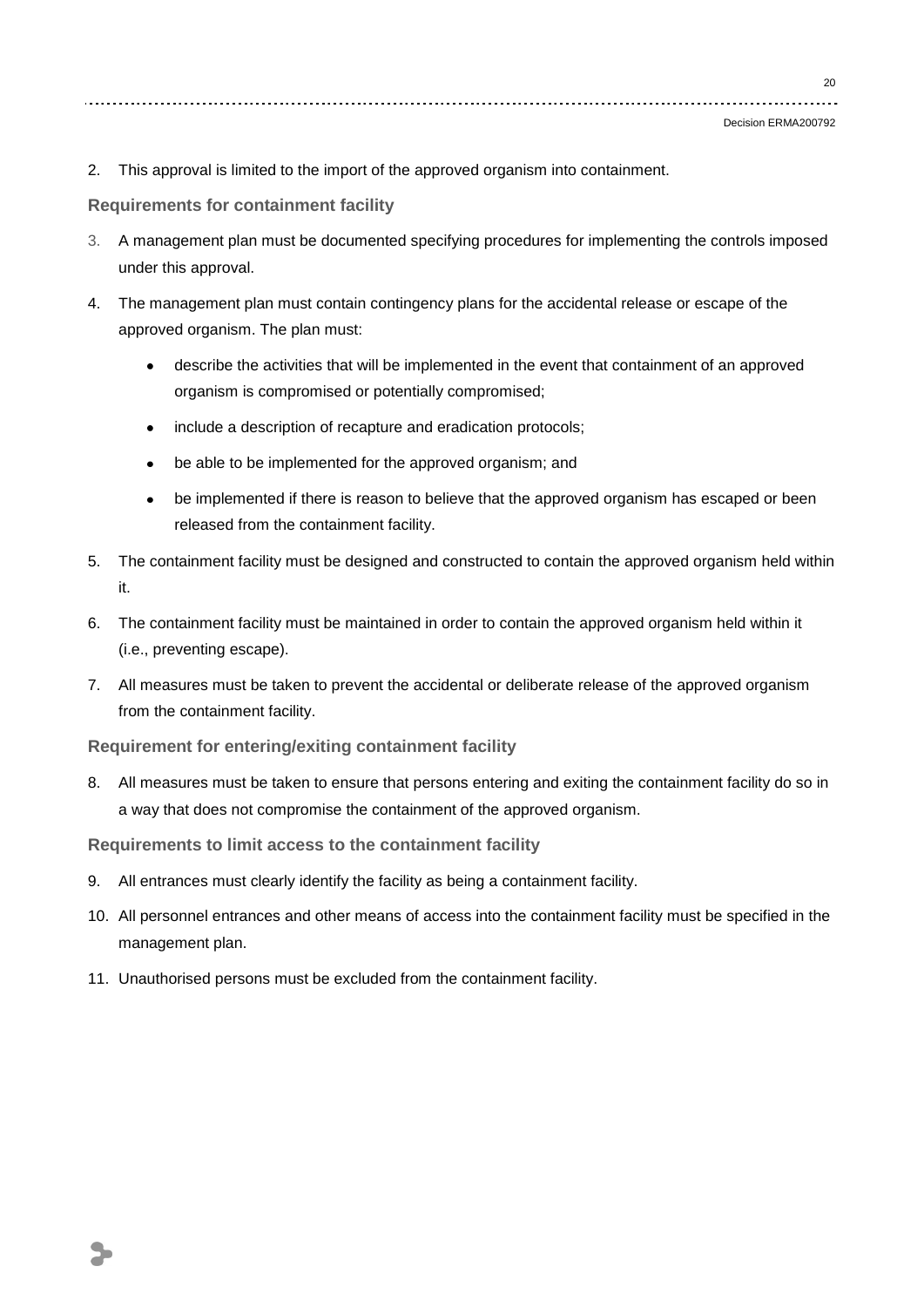**Requirement for training of staff**

12. All persons entering the containment facility (including contractors, staff, students, visitors and volunteers) must have received instruction on the containment practices of the containment facility relevant to the responsibility of the individual.

### **Requirements for moving an approved organism**

- 13. All measures must be taken to prevent the escape of the approved organism during any movement within the containment facility or outside the containment facility.
- 14. Containers used for moving the approved organism must clearly identify the contents and containment requirements. When the approved organism is being moved from one approval holder to another approval holder, the container used must also display details of the sender and receiver.

**Requirements for removing equipment and waste from the containment facility**

- 15. Subject to Control 13, any waste (including biological material) that may harbour the approved organism, or heritable material from the approved organism, must be treated to ensure that the approved organism and any heritable material is killed prior to disposal.
- 16. Subject to Control 13, any equipment that may harbour the approved organism, or heritable material from the approved organism must be treated to ensure that the approved organism and any heritable material is killed prior to being used for another purpose or removed from the containment facility.

**Requirements for audits, inspections and monitoring**

- 17. To ensure containment is being achieved and to identify any remedial maintenance requirements each containment facility must be inspected by the approval holder at reasonable intervals given the nature of the approved organism being contained.
- 18. The approval holder must grant MPI access to the containment facility and relevant documentation for the purpose of auditing and inspecting.
- 19. Each containment facility must be inspected by the approval holder as soon as possible after any event that could compromise the containment regime such as an Act of God (such as flood, earthquake), or any unauthorised attempt to enter the containment facility.
- 20. Remedial containment requirements identified by the approval holder or MPI (as applicable) must be completed as soon as possible, including such interim measures as are necessary to mitigate the risk of breach of containment.
- 21. Any structural modifications to a containment facility that may affect the integrity of containment must be approved by an MPI inspector prior to being used to contain the approved organism.

**Requirements for Notification**